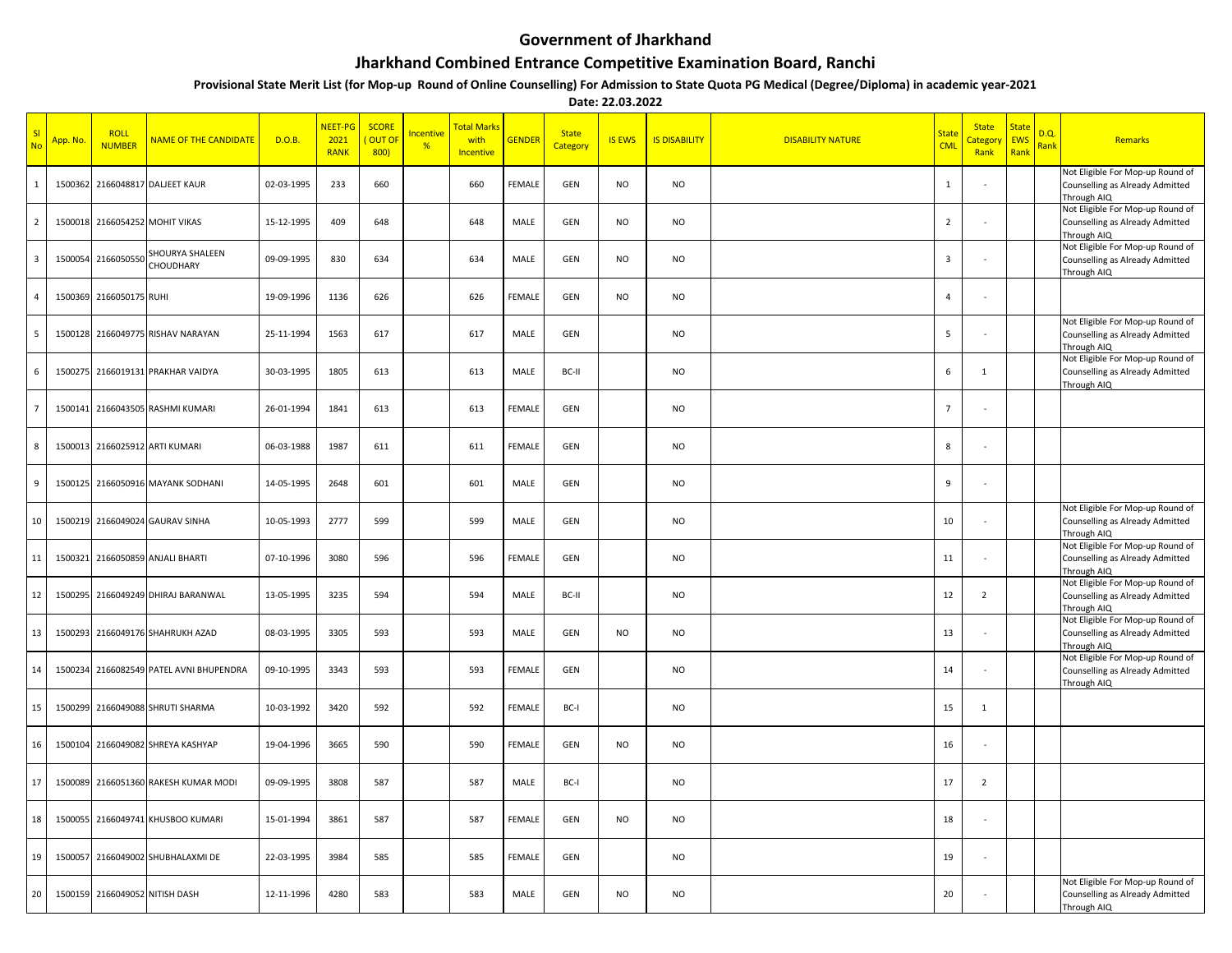| SI<br>No | App. No. | <b>ROLL</b><br><b>NUMBER</b> | <b>NAME OF THE CANDIDATE</b>            | D.O.B.     | NEET-PG<br>2021<br><b>RANK</b> | <b>SCORE</b><br>OUT O<br>800) | <u>Incentive</u><br>% | Total Marks<br>with<br><b>Incentive</b> | <b>GENDER</b> | <b>State</b><br>Category | <b>IS EWS</b> | <b>IS DISABILITY</b> | <b>DISABILITY NATURE</b> | <b>State</b><br><b>CML</b> | <b>State</b><br>Category<br>Rank | <b>State</b><br><b>EWS</b><br>Rank | D.Q.<br><b>Rank</b> | Remarks                                                                            |
|----------|----------|------------------------------|-----------------------------------------|------------|--------------------------------|-------------------------------|-----------------------|-----------------------------------------|---------------|--------------------------|---------------|----------------------|--------------------------|----------------------------|----------------------------------|------------------------------------|---------------------|------------------------------------------------------------------------------------|
| 21       |          | 1500165 2166051358 PUJA DEY  |                                         | 08-03-1997 | 4327                           | 582                           |                       | 582                                     | <b>FEMALE</b> | BC-II                    |               | <b>NO</b>            |                          | 21                         | 3                                |                                    |                     |                                                                                    |
| 22       |          |                              | 1500121 2166019052 ANU ANAND            | 19-01-1996 | 4791                           | 578                           |                       | 578                                     | <b>FEMALE</b> | GEN                      |               | <b>NO</b>            |                          | 22                         | $\sim$                           |                                    |                     | Not Eligible For Mop-up Round of<br>Counselling as Already Admitted<br>Through AIQ |
| 23       |          |                              | 1500360 2166051027 SHAMBHAVI DATTA      | 28-02-1997 | 4804                           | 578                           |                       | 578                                     | <b>FEMALE</b> | GEN                      |               | <b>NO</b>            |                          | 23                         | $\sim$                           |                                    |                     |                                                                                    |
| 24       |          |                              | 1500053 2166165606 SAGAR SANGAM         | 05-06-1997 | 5141                           | 575                           |                       | 575                                     | MALE          | BC-I                     |               | <b>NO</b>            |                          | 24                         | 3                                |                                    |                     | Not Eligible For Mop-up Round of<br>Counselling as Already Admitted<br>Through AIQ |
| 25       |          |                              | 1500359 2166050006 BHAWNA KUMARI        | 05-03-1997 | 5526                           | 571                           |                       | 571                                     | <b>FEMALE</b> | GEN                      | <b>NO</b>     | <b>NO</b>            |                          | 25                         |                                  |                                    |                     | Not Eligible For Mop-up Round of<br>Counselling as Already Admitted<br>Through AIQ |
| 26       |          |                              | 1500263 2166051129 NIMISHA VATSANA      | 22-11-1995 | 13575                          | 519                           | 10%                   | 570.9                                   | <b>FEMALE</b> | BC-I                     |               | <b>NO</b>            |                          | 26                         | $\overline{4}$                   |                                    |                     |                                                                                    |
| 27       |          |                              | 1500176 2166050547 AKANKSHA RANI        | 30-08-1996 | 5750                           | 570                           |                       | 570                                     | <b>FEMALE</b> | BC-I                     |               | <b>NO</b>            |                          | 27                         | 5                                |                                    |                     | Not Eligible For Mop-up Round of<br>Counselling as Already Admitted<br>Through AIQ |
| 28       |          |                              | 1500021 2166049984 AMRITA SHRUTI        | 17-07-1989 | 5914                           | 568                           |                       | 568                                     | <b>FEMALE</b> | GEN                      |               | <b>NO</b>            |                          | 28                         |                                  |                                    |                     |                                                                                    |
| 29       |          |                              | 1500122 2166051029 AMAN KESHRI          | 05-10-1997 | 6292                           | 565                           |                       | 565                                     | MALE          | BC-II                    |               | <b>NO</b>            |                          | 29                         | $\overline{4}$                   |                                    |                     |                                                                                    |
| 30       |          |                              | 1500190 2166048938 MUKESH KUMAR         | 20-11-1985 | 34408                          | 434                           | 30%                   | 564.2                                   | MALE          | BC-II                    |               | <b>NO</b>            |                          | 30                         | 5                                |                                    |                     |                                                                                    |
| 31       |          |                              | 1500118 2166050502 YASWANT KUMAR        | 20-12-1994 | 6521                           | 563                           |                       | 563                                     | MALE          | GEN                      | <b>NO</b>     | <b>NO</b>            |                          | 31                         | $\sim$                           |                                    |                     |                                                                                    |
| 32       |          |                              | 1500058 2166050774 KM MANISHA           | 21-12-1995 | 6650                           | 562                           |                       | 562                                     | <b>FEMALE</b> | GEN                      |               | <b>NO</b>            |                          | 32                         | $\sim$                           |                                    |                     | Not Eligible For Mop-up Round of<br>Counselling as Already Admitted<br>Through AIQ |
| 33       |          |                              | 1500129 2166049119 JAWAIRIA JABEEN      | 01-07-1994 | 6681                           | 562                           |                       | 562                                     | <b>FEMALE</b> | GEN                      |               | <b>NO</b>            |                          | 33                         | $\sim$                           |                                    |                     |                                                                                    |
| 34       |          |                              | 1500207 2166049440 KAMAL NAYAN          | 09-01-1996 | 6813                           | 561                           |                       | 561                                     | MALE          | GEN                      |               | <b>NO</b>            |                          | 34                         | $\sim$                           |                                    |                     | Not Eligible For Mop-up Round of<br>Counselling as Already Admitted<br>Through AIQ |
| 35       |          |                              | 1500022 2166031200 RAHUL KUMAR TRIPATHI | 04-11-1991 | 6868                           | 560                           |                       | 560                                     | MALE          | GEN                      |               | <b>NO</b>            |                          | 35                         | $\sim$                           |                                    |                     | Not Eligible For Mop-up Round of<br>Counselling as Already Admitted<br>Through AIQ |
| 36       |          |                              | 1500244 2166051166 GAURAV KUMAR SHUKLA  | 07-11-1995 | 7019                           | 560                           |                       | 560                                     | MALE          | GEN                      | YES           | <b>NO</b>            |                          | 36                         | $\sim$                           | $\mathbf{1}$                       |                     |                                                                                    |
| 37       |          | 1500093 2166049835 LINCON    |                                         | 22-10-1996 | 7457                           | 556                           |                       | 556                                     | MALE          | <b>GEN</b>               |               | <b>NO</b>            |                          | 37                         |                                  |                                    |                     |                                                                                    |
| 38       |          |                              | 1500361 2166164585 ALOK KUMAR           | 10-02-1994 | 7979                           | 552                           |                       | 552                                     | MALE          | GEN                      |               | <b>NO</b>            |                          | 38                         | $\overline{\phantom{a}}$         |                                    |                     | Not Eligible For Mop-up Round of<br>Counselling as Already Admitted<br>Through AIQ |
| 39       |          |                              | 1500031 2166049743 SHRUTI P SHIRODKAR   | 08-11-1994 | 8446                           | 550                           |                       | 550                                     | FEMALE        | GEN                      |               | <b>NO</b>            |                          | 39                         | ×                                |                                    |                     |                                                                                    |
| 40       |          |                              | 1500092 2166051049 PARIDHI NAMAN        | 10-02-1994 | 8478                           | 549                           |                       | 549                                     | FEMALE        | GEN                      | <b>NO</b>     | <b>NO</b>            |                          | 40                         | ×                                |                                    |                     |                                                                                    |
| 41       |          |                              | 1500077 2166050514 FUZAIL AKRAM         | 21-09-1994 | 8480                           | 549                           |                       | 549                                     | MALE          | GEN                      |               | <b>NO</b>            |                          | 41                         | ÷                                |                                    |                     |                                                                                    |
| 42       |          |                              | 1500068 2166143841 PRIYA KUMARI         | 12-03-1995 | 8602                           | 548                           |                       | 548                                     | FEMALE        | BC-I                     |               | NO                   |                          | 42                         | 6                                |                                    |                     |                                                                                    |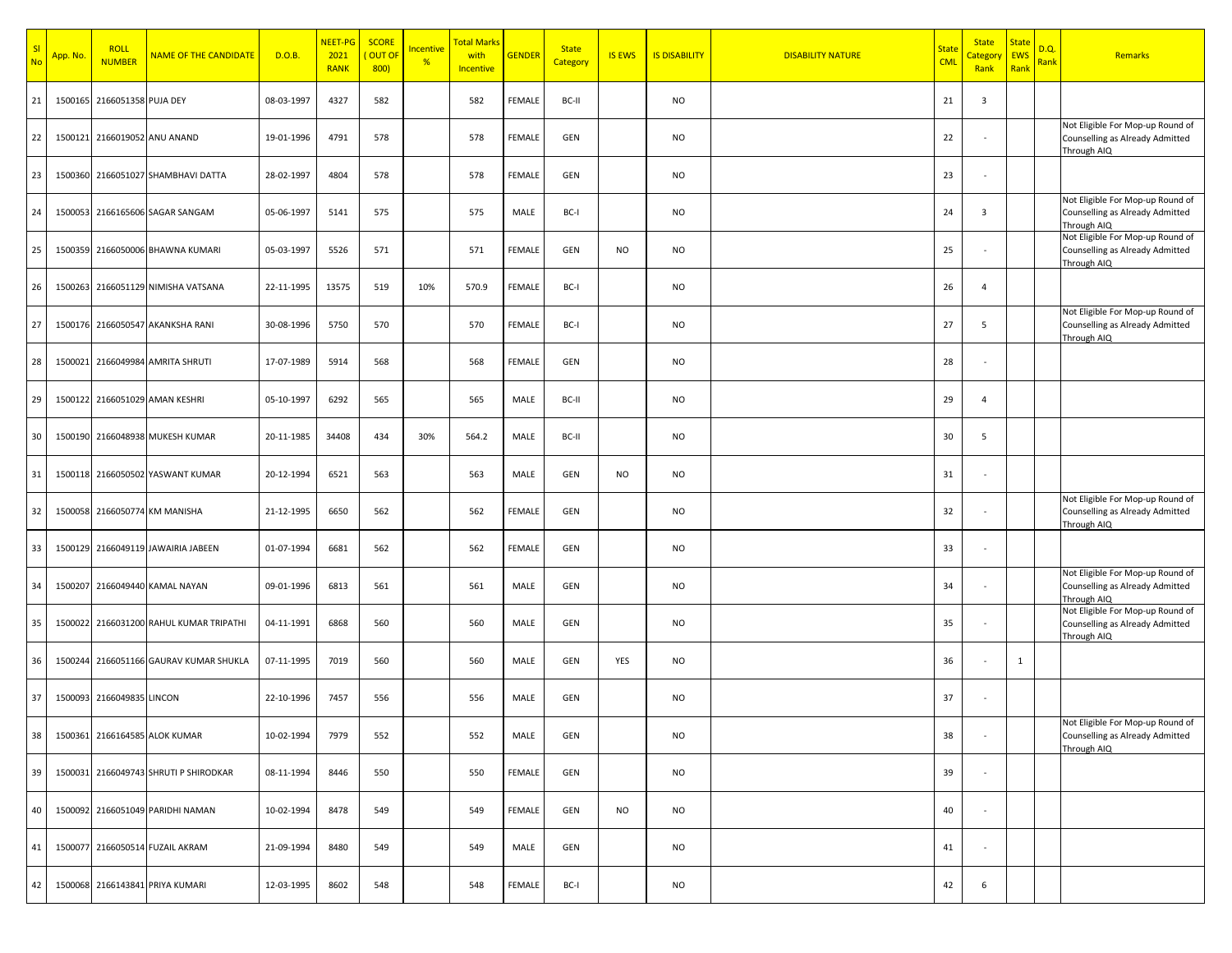| SI<br><b>No</b> | App. No. | <b>ROLL</b><br><b>NUMBER</b> | NAME OF THE CANDIDATE            | D.O.B.     | NEET-PG<br>2021<br><b>RANK</b> | <b>SCORE</b><br>OUT O<br>800) | ncentive<br>% | <b>Total Marks</b><br>with<br>Incentive | <b>GENDER</b> | <b>State</b><br>Category | <b>IS EWS</b> | <b>IS DISABILITY</b> | <b>DISABILITY NATURE</b> | <b>State</b><br><b>CML</b> | <b>State</b><br>Category<br>Rank | <b>State</b><br><b>EWS</b><br>Rank | D.Q.<br><mark>Rank</mark> | Remarks                                                                                                                |
|-----------------|----------|------------------------------|----------------------------------|------------|--------------------------------|-------------------------------|---------------|-----------------------------------------|---------------|--------------------------|---------------|----------------------|--------------------------|----------------------------|----------------------------------|------------------------------------|---------------------------|------------------------------------------------------------------------------------------------------------------------|
| 43              | 1500064  |                              | 2166165670 SRISHTI KHERA         | 25-09-1994 | 8742                           | 547                           |               | 547                                     | FEMALE        | GEN                      |               | NO                   |                          | 43                         |                                  |                                    |                           | Not Eligible For Mop-up Round of<br>Counselling as Already Admitted<br>Through AIQ                                     |
| 44              | 1500099  |                              | 2166164789 ILIKA BHARTI          | 21-12-1993 | 8884                           | 546                           |               | 546                                     | FEMALE        | BC-I                     |               | NO                   |                          | 44                         | $\overline{7}$                   |                                    |                           | Not Eligible For Mop-up Round of<br>Counselling as Already Admitted<br>Through AIQ                                     |
| 45              | 1500271  |                              | 2166049206 ABHISHEK SHARMA       | 18-08-1996 | 8976                           | 546                           |               | 546                                     | MALE          | GEN                      |               | NO                   |                          | 45                         |                                  |                                    |                           | Not Eligible For Mop-up Round of<br>Counselling as Already Admitted<br>Through AIQ                                     |
| 46              | 1500183  |                              | 2166049194 SOURABH KUMAR         | 25-04-1995 | 9064                           | 545                           |               | 545                                     | MALE          | GEN                      | <b>NO</b>     | NO                   |                          | 46                         |                                  |                                    |                           |                                                                                                                        |
| 47              | 1500041  |                              | 2166050616 SAMEEKSHA SONTHALIA   | 17-08-1998 | 9216                           | 545                           |               | 545                                     | FEMALE        | GEN                      |               | NO                   |                          | 47                         |                                  |                                    |                           |                                                                                                                        |
| 48              | 1500167  |                              | 2166019173 SHIWANI KUMARI        | 20-10-1994 | 9262                           | 544                           |               | 544                                     | FEMALE        | BC-I                     |               | NO                   |                          | 48                         | 8                                |                                    |                           | Not Eligible For Mop-up Round of<br>Counselling as Already Admitted<br>Through AIQ                                     |
| 49              | 1500174  | 2166049244 RISHAV RAJ        |                                  | 29-04-1996 | 9319                           | 544                           |               | 544                                     | MALE          | GEN                      | <b>NO</b>     | NO                   |                          | 49                         |                                  |                                    |                           | Not Eligible For Mop-up Round of<br>Counselling as Already Admitted<br>Through AIQ                                     |
| 50              | 1500050  | 2166050926 RITIKA RAJ        |                                  | 05-03-1995 | 9437                           | 543                           |               | 543                                     | <b>FEMALE</b> | GEN                      |               | NO                   |                          | 50                         |                                  |                                    |                           | Not Eligible For Mop-up Round of<br>Counselling as Already Admitted<br>Through AIQ                                     |
| 51              | 1500108  | 2166049918 V RUCHIKA         |                                  | 09-12-1992 | 9565                           | 542                           |               | 542                                     | <b>FEMALE</b> | SC                       |               | NO                   |                          | 51                         | 1                                |                                    |                           | Not Eligible For Mop-up Round of<br>Counselling as Already Admitted<br>Through AIQ                                     |
| 52              | 1500124  |                              | 2166049210 OM PRAKASH JHA        | 05-04-1995 | 9681                           | 541                           |               | 541                                     | MALE          | GEN                      |               | NO                   |                          | 52                         |                                  |                                    |                           |                                                                                                                        |
| 53              | 1500328  |                              | 2166050638 PRASHANT PANDEY       | 15-07-1997 | 9710                           | 541                           |               | 541                                     | MALE          | GEN                      |               | NO                   |                          | 53                         |                                  |                                    |                           | Not Eligible For Mop-up Round of<br>Counselling as Already Admitted<br>Through AIQ                                     |
| 54              | 1500030  |                              | 2166050419 UROOS IZHAR           | 05-01-1996 | 9742                           | 541                           |               | 541                                     | <b>FEMALE</b> | GEN                      |               | NO                   |                          | 54                         |                                  |                                    |                           | Not Eligible For Mop-up Round of<br>Counselling as Already Admitted<br>Through AIQ                                     |
| 55              | 1500354  |                              | 2166051135 ANITA KUMARI          | 06-03-1996 | 10131                          | 539                           |               | 539                                     | <b>FEMALE</b> | SC                       |               | NO                   |                          | 55                         | $\overline{2}$                   |                                    |                           | Not Eligible For Mop-up Round of<br>Counselling as Already Admitted<br>Through AIQ                                     |
| 56              | 1500035  |                              | 2166049094 PRATEEK PANDEY        | 20-10-1993 | 10199                          | 538                           |               | 538                                     | MALE          | GEN                      | YES           | NO                   |                          | 56                         |                                  | $\overline{2}$                     |                           |                                                                                                                        |
| 57              | 1500017  |                              | 2166049624 FAHAD NAAZ            | 22-12-1995 | 10450                          | 537                           |               | 537                                     | <b>FEMALE</b> | GEN                      | <b>NO</b>     | NO                   |                          | 57                         |                                  |                                    |                           | Not Eligible For Mop-up Round of                                                                                       |
| 58              | 1500086  |                              | 2166051013 PRINCE KUMAR SINGH    | 28-01-1996 | 10494                          | 536                           |               | 536                                     | MALE          | GEN                      |               | NO                   |                          | 58                         |                                  |                                    |                           | Counselling as Already Admitted<br>Through AIQ                                                                         |
| 59              | 1500045  |                              | 2166091125 HIMANSHU PANDEY       | 12-09-1994 | 10534                          | 536                           |               | 536                                     | MALE          | GEN                      |               | NO                   |                          | 59                         |                                  |                                    |                           | Not Eligible For Mop-up Round of<br>Counselling as Already Admitted<br>Through AIQ<br>Not Eligible For Mop-up Round of |
| 60              |          |                              | 1500342 2166051365 DIKSHA KUMARI | 29-04-1994 | 10743                          | 535                           |               | 535                                     | FEMALE        | GEN                      |               | <b>NO</b>            |                          | 60                         |                                  |                                    |                           | Counselling as Already Admitted<br>Through AIQ                                                                         |
| 61              | 1500146  |                              | 2166165475 SADAF KHAN            | 19-07-1994 | 10927                          | 534                           |               | 534                                     | FEMALE        | GEN                      |               | <b>NO</b>            |                          | 61                         |                                  |                                    |                           |                                                                                                                        |
| 62              | 1500311  |                              | 2166049126 DEEPAK KUMAR          | 01-01-1996 | 11039                          | 533                           |               | 533                                     | MALE          | GEN                      |               | <b>NO</b>            |                          | 62                         |                                  |                                    |                           | Not Eligible For Mop-up Round of<br>Counselling as Already Admitted<br>Through AIQ                                     |
| 63              | 1500044  |                              | 2166048051 BHAVESH TIWARI        | 27-02-1995 | 11064                          | 533                           |               | 533                                     | MALE          | GEN                      |               | <b>NO</b>            |                          | 63                         |                                  |                                    |                           | Not Eligible For Mop-up Round of<br>Counselling as Already Admitted<br>Through AIQ                                     |
| 64              | 1500153  |                              | 2166051164 VIKAS ANAND           | 17-09-1991 | 11551                          | 530                           |               | 530                                     | MALE          | GEN                      |               | NO                   |                          | 64                         |                                  |                                    |                           | Not Eligible For Mop-up Round of<br>Counselling as Already Admitted<br>Through AIQ                                     |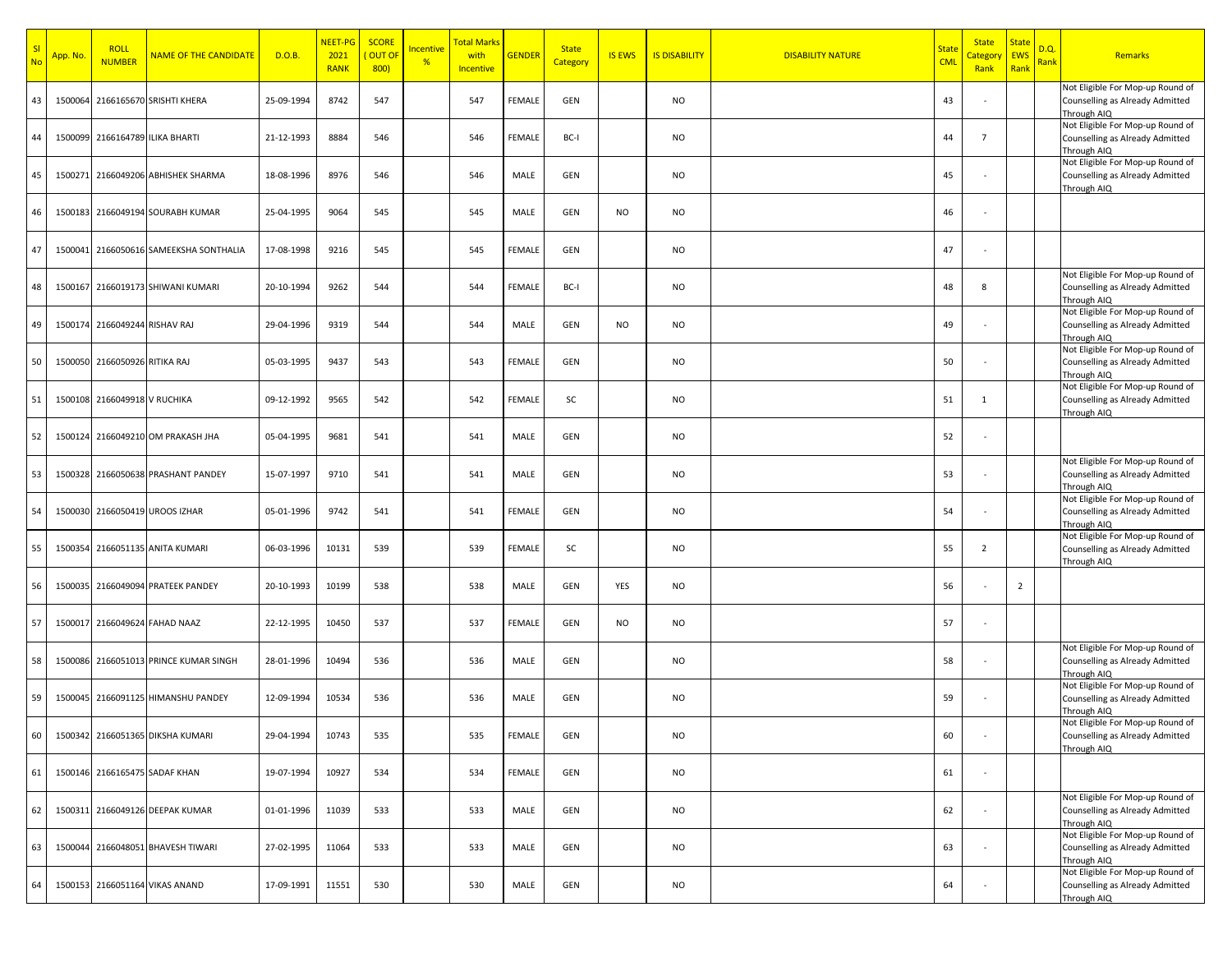| SI<br><b>No</b> | App. No. | <b>ROLL</b><br><b>NUMBER</b> | <b>NAME OF THE CANDIDATE</b>       | D.O.B.     | NEET-PG<br>2021<br><b>RANK</b> | <b>SCORE</b><br>OUT OF<br>800) | <u>Incentive</u><br>% | <b>Total Marks</b><br>with<br><b>Incentive</b> | <b>GENDER</b> | <b>State</b><br>Category | <b>IS EWS</b> | <b>IS DISABILITY</b> | <b>DISABILITY NATURE</b> | <b>State</b><br><b>CML</b> | <b>State</b><br><mark>Category</mark><br>Rank | <b>State</b><br><b>EWS</b><br>Rank | D.Q.<br><b>Rank</b> | Remarks                                                                            |
|-----------------|----------|------------------------------|------------------------------------|------------|--------------------------------|--------------------------------|-----------------------|------------------------------------------------|---------------|--------------------------|---------------|----------------------|--------------------------|----------------------------|-----------------------------------------------|------------------------------------|---------------------|------------------------------------------------------------------------------------|
| 65              | 1500222  |                              | 2166050166 AKASH AMAN              | 08-11-1992 | 11758                          | 529                            |                       | 529                                            | MALE          | GEN                      |               | <b>NO</b>            |                          | 65                         |                                               |                                    |                     |                                                                                    |
| 66              |          | 1500056 2166050165 KISHLAY   |                                    | 27-03-1995 | 12012                          | 527                            |                       | 527                                            | MALE          | GEN                      |               | <b>NO</b>            |                          | 66                         |                                               |                                    |                     |                                                                                    |
| 67              |          |                              | 1500109 2166050267 RANVIJAY KUMAR  | 09-09-1996 | 12092                          | 527                            |                       | 527                                            | MALE          | BC-I                     |               | <b>NO</b>            |                          | 67                         | 9                                             |                                    |                     |                                                                                    |
| 68              |          |                              | 1500136 2166049044 RESHMA YADAV    | 14-12-1995 | 12159                          | 527                            |                       | 527                                            | <b>FEMALE</b> | GEN                      | <b>NO</b>     | <b>NO</b>            |                          | 68                         |                                               |                                    |                     |                                                                                    |
| 69              | 1500015  |                              | 2166020952 RAJAN KUMAR MEHTA       | 15-05-1992 | 12171                          | 526                            |                       | 526                                            | MALE          | BC-II                    |               | <b>NO</b>            |                          | 69                         | 6                                             |                                    |                     |                                                                                    |
| 70              |          |                              | 1500240 2166049286 ABHIJEET ANAND  | 12-06-1992 | 12474                          | 525                            |                       | 525                                            | MALE          | GEN                      |               | <b>NO</b>            |                          | 70                         |                                               |                                    |                     | Not Eligible For Mop-up Round of<br>Counselling as Already Admitted<br>Through AIQ |
| 71              |          |                              | 1500115 2166022726 SHIVAM BARANWAL | 20-01-1996 | 12601                          | 525                            |                       | 525                                            | MALE          | GEN                      |               | <b>NO</b>            |                          | 71                         |                                               |                                    |                     | Not Eligible For Mop-up Round of<br>Counselling as Already Admitted<br>Through AIQ |
| 72              |          |                              | 1500132 2166050678 MD TAUSIF ALAM  | 22-01-1994 | 12988                          | 522                            |                       | 522                                            | MALE          | BC-II                    |               | <b>NO</b>            |                          | 72                         | $7\overline{ }$                               |                                    |                     |                                                                                    |
| 73              |          |                              | 1500116 2166050494 PRIYA MISHRA    | 17-01-1995 | 13103                          | 521                            |                       | 521                                            | <b>FEMALE</b> | GEN                      | YES           | NO                   |                          | 73                         |                                               | 3                                  |                     |                                                                                    |
| 74              |          |                              | 1500016 2166051234 PARIJAT MISHRA  | 11-01-1996 | 13287                          | 521                            |                       | 521                                            | MALE          | GEN                      | <b>NO</b>     | <b>NO</b>            |                          | 74                         |                                               |                                    |                     |                                                                                    |
| 75              |          | 1500106 2166050937 PRAGYA    |                                    | 06-03-1995 | 13457                          | 520                            |                       | 520                                            | <b>FEMALE</b> | GEN                      | <b>NO</b>     | <b>NO</b>            |                          | 75                         |                                               |                                    |                     |                                                                                    |
| 76              | 1500277  |                              | 2166051097 ANUPRIYA KUMARI         | 15-08-1993 | 13678                          | 519                            |                       | 519                                            | <b>FEMALE</b> | BC-II                    |               | <b>NO</b>            |                          | 76                         | 8                                             |                                    |                     | Not Eligible For Mop-up Round of<br>Counselling as Already Admitted<br>Through AIQ |
| 77              |          |                              | 1500246 2166049262 MAAHAM FATMA    | 19-08-1994 | 13823                          | 518                            |                       | 518                                            | <b>FEMALE</b> | GEN                      |               | <b>NO</b>            |                          | 77                         |                                               |                                    |                     |                                                                                    |
| 78              | 1500227  |                              | 2166051242 SEEMA KUMARI            | 26-11-1995 | 13900                          | 517                            |                       | 517                                            | <b>FEMALE</b> | GEN                      |               | <b>NO</b>            |                          | 78                         |                                               |                                    |                     |                                                                                    |
| 79              | 1500352  |                              | 2166048733 CH VIJAY MANOHAR        | 31-03-1996 | 13905                          | 517                            |                       | 517                                            | MALE          | GEN                      |               | <b>NO</b>            |                          | 79                         | $\sim$                                        |                                    |                     | Not Eligible For Mop-up Round of<br>Counselling as Already Admitted<br>Through AIQ |
| 80              | 1500069  |                              | 2166050185 ABHISHEK KUMAR SAW      | 23-09-1996 | 13919                          | 517                            |                       | 517                                            | MALE          | BC-I                     |               | <b>NO</b>            |                          | 80                         | 10                                            |                                    |                     |                                                                                    |
| 81              | 1500169  |                              | 2166051031 KRITIKA SRIVASTAVA      | 25-05-1995 | 13956                          | 517                            |                       | 517                                            | <b>FEMALE</b> | GEN                      | YES           | <b>NO</b>            |                          | 81                         |                                               | 4                                  |                     |                                                                                    |
| 82              |          | 1500353 2166049010 ANSHU     |                                    | 09-10-1982 | 14045                          | 516                            |                       | 516                                            | FEMALE        | GEN                      | YES           | <b>NO</b>            |                          | 82                         |                                               | 5                                  |                     | Not Eligible For Mop-up Round of<br>Counselling as Already Admitted<br>Through AIQ |
| 83              |          |                              | 1500373 2166023093 KUMARI JAHNAVI  | 10-03-1995 | 14164                          | 516                            |                       | 516                                            | <b>FEMALE</b> | GEN                      |               | <b>NO</b>            |                          | 83                         |                                               |                                    |                     | Not Eligible For Mop-up Round of<br>Counselling as Already Admitted<br>Through AIQ |
| 84              |          |                              | 1500323 2166049156 VIKASH KUMAR    | 25-08-1991 | 14241                          | 515                            |                       | 515                                            | MALE          | BC-I                     |               | <b>NO</b>            |                          | 84                         | 11                                            |                                    |                     |                                                                                    |
| 85              | 1500081  |                              | 2166050613 RAKESH RANJAN           | 25-05-1993 | 14249                          | 515                            |                       | 515                                            | MALE          | BC-II                    |               | <b>NO</b>            |                          | 85                         | 9                                             |                                    |                     | Not Eligible For Mop-up Round of<br>Counselling as Already Admitted<br>Through AIQ |
| 86              | 1500147  |                              | 2166051241 SAURABH KUMAR           | 09-02-1996 | 14290                          | 515                            |                       | 515                                            | MALE          | BC-I                     |               | NO                   |                          | 86                         | 12                                            |                                    |                     |                                                                                    |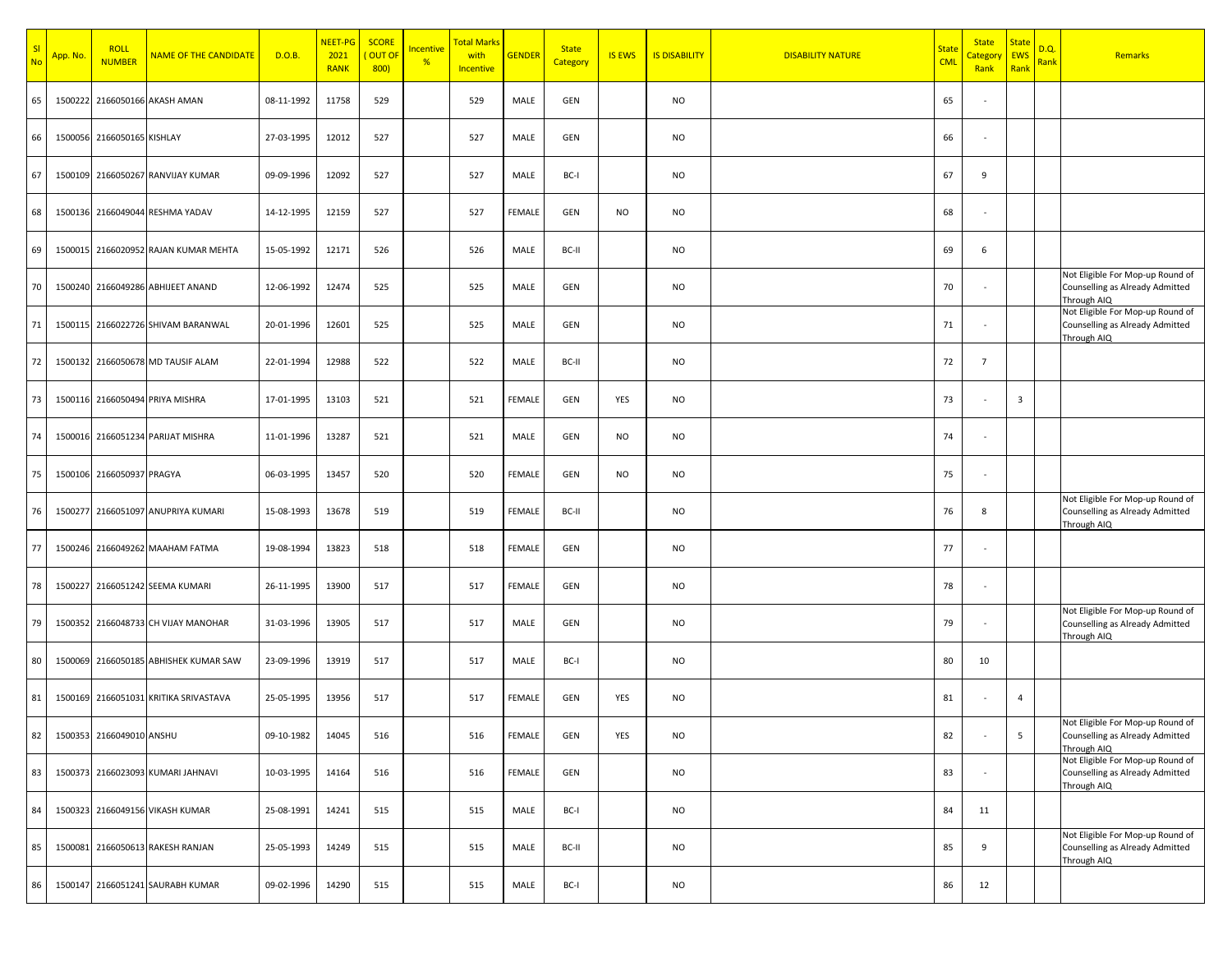| SI<br><b>No</b> | App. No. | <b>ROLL</b><br><b>NUMBER</b> | <b>NAME OF THE CANDIDATE</b>             | D.O.B.     | NEET-PG<br>2021<br><b>RANK</b> | <b>SCORE</b><br>OUT OI<br>800) | Incentive<br>% | <mark>Total Marks</mark><br>with<br>Incentive | <b>GENDER</b> | <b>State</b><br>Category | <b>IS EWS</b> | <b>IS DISABILITY</b> | <b>DISABILITY NATURE</b> | <b>State</b><br><b>CML</b> | <b>State</b><br><b>Category</b><br>Rank | <b>State</b><br><b>EWS</b><br>Rank | D.Q.<br><mark>Rank</mark> | Remarks                                                                            |
|-----------------|----------|------------------------------|------------------------------------------|------------|--------------------------------|--------------------------------|----------------|-----------------------------------------------|---------------|--------------------------|---------------|----------------------|--------------------------|----------------------------|-----------------------------------------|------------------------------------|---------------------------|------------------------------------------------------------------------------------|
| 87              | 1500052  | 2166050632 SHREYA            |                                          | 15-10-1997 | 14330                          | 515                            |                | 515                                           | FEMALE        | BC-II                    |               | <b>NO</b>            |                          | 87                         | 10                                      |                                    |                           |                                                                                    |
| 88              |          |                              | 1500042 2166050067 KUMARI PRIYANKA VERMA | 10-04-1996 | 14487                          | 515                            |                | 515                                           | FEMALE        | BC-II                    |               | <b>NO</b>            |                          | 88                         | 11                                      |                                    |                           | Not Eligible For Mop-up Round of<br>Counselling as Already Admitted<br>Through AIQ |
| 89              |          |                              | 1500208 2166165556 RISHAV BAJAJ          | 10-03-1995 | 14946                          | 512                            |                | 512                                           | MALE          | GEN                      |               | <b>NO</b>            |                          | 89                         |                                         |                                    |                           |                                                                                    |
| 90              |          |                              | 1500133 2166050490 PANKAJ KUMAR          | 05-10-1994 | 15013                          | 511                            |                | 511                                           | MALE          | GEN                      | YES           | <b>NO</b>            |                          | 90                         |                                         | 6                                  |                           |                                                                                    |
| 91              |          |                              | 1500157 2166050794 SUNANDA KUMARI        | 20-04-1994 | 15061                          | 511                            |                | 511                                           | FEMALE        | BC-I                     |               | <b>NO</b>            |                          | 91                         | 13                                      |                                    |                           | Not Eligible For Mop-up Round of<br>Counselling as Already Admitted<br>Through AIQ |
| 92              |          |                              | 1500252 2166050209 JAINESH TOPPO         | 18-02-1996 | 15085                          | 511                            |                | 511                                           | FEMALE        | ST                       |               | <b>NO</b>            |                          | 92                         | $\mathbf{1}$                            |                                    |                           |                                                                                    |
| 93              | 1500215  |                              | 2166050172 AMISHA DEEP                   | 11-10-1997 | 15291                          | 510                            |                | 510                                           | FEMALE        | GEN                      |               | <b>NO</b>            |                          | 93                         |                                         |                                    |                           |                                                                                    |
| 94              |          |                              | 1500162 2166050485 ANSHU JAMAIYAR        | 16-12-1961 | 47973                          | 392                            | 30%            | 509.6                                         | MALE          | GEN                      |               | NO                   |                          | 94                         |                                         |                                    |                           |                                                                                    |
| 95              | 1500228  |                              | 2166048726 BANI BINAYAK                  | 27-06-1994 | 15540                          | 509                            |                | 509                                           | FEMALE        | GEN                      | <b>NO</b>     | NO                   |                          | 95                         |                                         |                                    |                           |                                                                                    |
| 96              | 1500026  |                              | 2166049423 VIMAL KUMAR                   | 01-09-1988 | 15636                          | 508                            |                | 508                                           | MALE          | GEN                      | YES           | NO                   |                          | 96                         |                                         | $\overline{7}$                     |                           |                                                                                    |
| 97              |          |                              | 1500172 2166050915 MOHIT MISHRA          | 22-01-1995 | 16283                          | 505                            |                | 505                                           | MALE          | GEN                      |               | NO                   |                          | 97                         |                                         |                                    |                           |                                                                                    |
| 98              | 1500049  |                              | 2166050153 KAJAL KESHRI                  | 31-03-1996 | 16540                          | 505                            |                | 505                                           | FEMALE        | BC-II                    |               | NO                   |                          | 98                         | 12                                      |                                    |                           |                                                                                    |
| 99              |          |                              | 1500276 2166163182 DILEEP KUMAR YADAV    | 15-07-1991 | 16551                          | 504                            |                | 504                                           | MALE          | GEN                      |               | NO                   |                          | 99                         |                                         |                                    |                           |                                                                                    |
| 100             |          |                              | 1500213 2166050635 SHASWAT MAYANK        | 07-01-1998 | 16616                          | 504                            |                | 504                                           | MALE          | GEN                      |               | NO                   |                          | 100                        |                                         |                                    |                           |                                                                                    |
| 101             | 1500225  | 2166049186 SHREE RAM         |                                          | 15-02-1992 | 16623                          | 504                            |                | 504                                           | MALE          | GEN                      |               | NO                   |                          | 101                        |                                         |                                    |                           | Not Eligible For Mop-up Round of<br>Counselling as Already Admitted<br>Through AIQ |
| 102             | 1500364  |                              | 2166174750 ARCHANA SINGH                 | 18-08-1992 | 16626                          | 504                            |                | 504                                           | FEMALE        | GEN                      | YES           | NO                   |                          | 102                        |                                         | 8                                  |                           |                                                                                    |
| 103             | 1500226  |                              | 2166050106 RASHMI YADAV                  | 27-08-1997 | 16928                          | 503                            |                | 503                                           | FEMALE        | GEN                      |               | <b>NO</b>            |                          | 103                        |                                         |                                    |                           | Non Creamy Layer C/C IS Required                                                   |
| 104             |          |                              | 1500200 2166050484 KAUSHAL KISHORE       | 31-01-1994 | 17078                          | 502                            |                | 502                                           | MALE          | GEN                      |               | <b>NO</b>            |                          | 104                        |                                         |                                    |                           | Not Eligible For Mop-up Round of<br>Counselling as Already Admitted<br>Through AIQ |
| 105             |          |                              | 1500382 2166164501 SAURABH SHUKLA        | 20-01-1995 | 17198                          | 501                            |                | 501                                           | MALE          | GEN                      |               | <b>NO</b>            |                          | 105                        |                                         |                                    |                           |                                                                                    |
| 106             |          |                              | 1500131 2166049223 NATASA SAGAR          | 08-01-1997 | 17229                          | 501                            |                | 501                                           | FEMALE        | BC-I                     |               | <b>NO</b>            |                          | 106                        | 14                                      |                                    |                           |                                                                                    |
| 107             |          |                              | 1500241 2166051125 SRISHTI DARAD         | 05-07-1993 | 17297                          | 501                            |                | 501                                           | FEMALE        | GEN                      | YES           | <b>NO</b>            |                          | 107                        |                                         | 9                                  |                           |                                                                                    |
| 108             |          | 1500100 2166049570           | POONAM KUMARI<br>PRAJAPATI               | 22-05-1995 | 17327                          | 501                            |                | 501                                           | FEMALE        | BC-I                     |               | NO                   |                          | 108                        | 15                                      |                                    |                           |                                                                                    |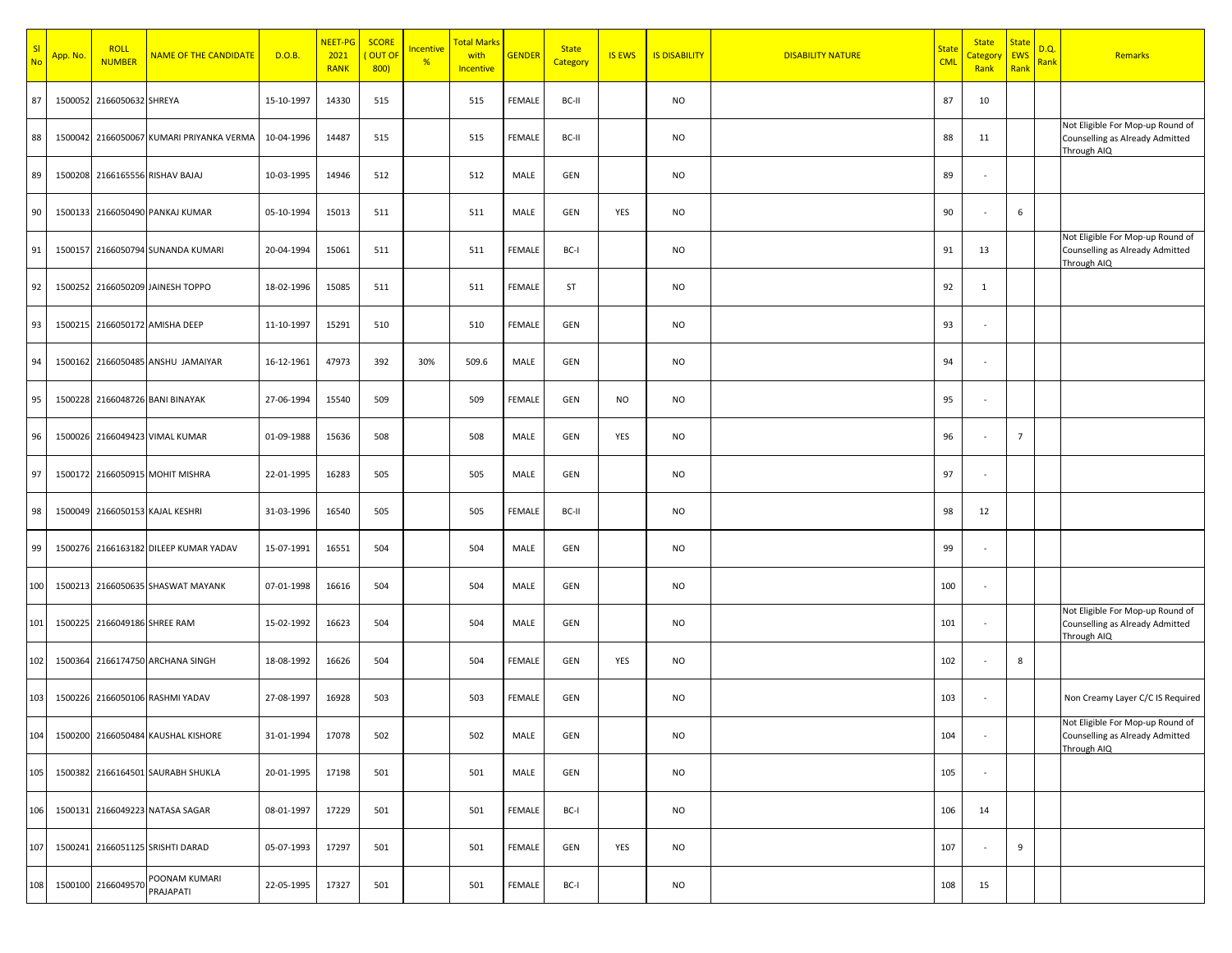| SI<br><b>No</b> | <mark>App. No.</mark> | <b>ROLL</b><br><b>NUMBER</b>     | <b>NAME OF THE CANDIDATE</b>              | D.O.B.     | NEET-PG<br>2021<br><b>RANK</b> | <b>SCORE</b><br>OUT OI<br>800) | Incentive<br>% | <mark>Total Marks</mark><br>with<br>Incentive | <b>GENDER</b> | <b>State</b><br>Category | <b>IS EWS</b> | <b>IS DISABILITY</b> | <b>DISABILITY NATURE</b>                                                                                                   | <b>State</b><br><b>CML</b> | <b>State</b><br>Category<br>Rank | <b>State</b><br><b>EWS</b><br>Rank | D.Q.<br><b>Rank</b> | Remarks                                                                              |
|-----------------|-----------------------|----------------------------------|-------------------------------------------|------------|--------------------------------|--------------------------------|----------------|-----------------------------------------------|---------------|--------------------------|---------------|----------------------|----------------------------------------------------------------------------------------------------------------------------|----------------------------|----------------------------------|------------------------------------|---------------------|--------------------------------------------------------------------------------------|
| 109             | 1500218               |                                  | 2166050342 ANWESHA DUTTA                  | 28-07-1997 | 17525                          | 500                            |                | 500                                           | FEMALE        | GEN                      | NO            | <b>NO</b>            |                                                                                                                            | 109                        | $\sim$                           |                                    |                     |                                                                                      |
| 110             |                       | 1500194 2166050629 VATSALA       |                                           | 20-05-1993 | 17586                          | 500                            |                | 500                                           | FEMALE        | GEN                      |               | <b>NO</b>            |                                                                                                                            | 110                        | $\sim$                           |                                    |                     | Not Eligible For Mop-up Round of<br>Counselling as Already Admitted<br>Through AIQ   |
| 111             |                       |                                  | 1500155 2166049784 HITESH KUMAR           | 09-07-1993 | 17587                          | 500                            |                | 500                                           | MALE          | SC                       |               | <b>NO</b>            |                                                                                                                            | 111                        | $\overline{\mathbf{3}}$          |                                    |                     |                                                                                      |
| 112             | 1500027               |                                  | 2166021338 DIKSHAMANI                     | 07-02-1995 | 17624                          | 500                            |                | 500                                           | FEMALE        | GEN                      | <b>NO</b>     | <b>NO</b>            |                                                                                                                            | 112                        | $\sim$                           |                                    |                     |                                                                                      |
| 113             |                       |                                  | 1500160 2166050768 YASH RAJ SINGH         | 11-06-1995 | 17919                          | 498                            |                | 498                                           | MALE          | GEN                      | NO            | <b>NO</b>            |                                                                                                                            | 113                        | $\sim$                           |                                    |                     |                                                                                      |
| 114             |                       |                                  | 1500144 2166050532 ADARSH NARAYAN         | 12-04-1994 | 18063                          | 497                            |                | 497                                           | MALE          | GEN                      | NO            | <b>NO</b>            |                                                                                                                            | 114                        | $\sim$                           |                                    |                     |                                                                                      |
| 115             |                       |                                  | 1500365 2166023756 RAJAT KUMAR            | 10-06-1990 | 18251                          | 496                            |                | 496                                           | MALE          | GEN                      |               | <b>NO</b>            |                                                                                                                            | 115                        | $\sim$                           |                                    |                     |                                                                                      |
| 116             |                       |                                  | 1500350 2166050688 ZEBA PERWEEN           | 19-08-1993 | 18487                          | 495                            |                | 495                                           | FEMALE        | BC-I                     |               | <b>NO</b>            |                                                                                                                            | 116                        | 16                               |                                    |                     |                                                                                      |
| 117             | 1500023               |                                  | 2166049933 MATSYANGNA SINGH               | 17-04-1997 | 18924                          | 494                            |                | 494                                           | FEMALE        | GEN                      |               | YES                  | C-LOCOMOTOR DISABILITY INCLUDING CEREBRAL<br>PALSY, LEPROSY CURED, DWARFISM, ACID ATTACK<br>VICTIMS AND MUSCULAR DYSTROPHY | 117                        | $\sim$                           |                                    |                     | Not Eligible For Mop-up Round of<br>1 Counselling as Already Admitted<br>Through AIQ |
| 118             |                       |                                  | 1500296 2166050486 KSHITIJ SAURABH        | 06-11-1995 | 19100                          | 493                            |                | 493                                           | MALE          | SC                       |               | <b>NO</b>            |                                                                                                                            | 118                        | $\overline{4}$                   |                                    |                     | Not Eligible For Mop-up Round of<br>Counselling as Already Admitted<br>Through AIQ   |
| 119             | 1500008               |                                  | 2166049597 AMAN KUMAR                     | 11-11-1994 | 19314                          | 492                            |                | 492                                           | MALE          | GEN                      |               | <b>NO</b>            |                                                                                                                            | 119                        | $\sim$                           |                                    |                     |                                                                                      |
| 120             | 1500012               |                                  | 2166049374 DEEPAK KUMAR                   | 13-06-1995 | 19615                          | 490                            |                | 490                                           | MALE          | BC-II                    |               | <b>NO</b>            |                                                                                                                            | 120                        | 13                               |                                    |                     | Not Eligible For Mop-up Round of<br>Counselling as Already Admitted<br>Through AIQ   |
| 121             | 1500355               |                                  | 2166020397 PRITI KUMARI                   | 31-12-1986 | 19868                          | 490                            |                | 490                                           | FEMALE        | GEN                      |               | <b>NO</b>            |                                                                                                                            | 121                        | $\sim$                           |                                    |                     |                                                                                      |
| 122             |                       |                                  | 1500396 2166050896 ASHWIN KUMAR           | 10-09-1991 | 19877                          | 489                            |                | 489                                           | MALE          | GEN                      |               | <b>NO</b>            |                                                                                                                            | 122                        | $\sim$                           |                                    |                     | Not Eligible For Mop-up Round of<br>Counselling as Already Admitted<br>Through AIQ   |
| 123             |                       |                                  | 1500126 2166051366 MONIKA VERMA           | 18-05-1996 | 20153                          | 488                            |                | 488                                           | FEMALE        | BC-II                    |               | <b>NO</b>            |                                                                                                                            | 123                        | 14                               |                                    |                     |                                                                                      |
| 124             | 1500356               |                                  | 2166049480 ARVIND MAHTO                   | 07-01-1980 | 20176                          | 488                            |                | 488                                           | MALE          | BC-I                     |               | <b>NO</b>            |                                                                                                                            | 124                        | 17                               |                                    |                     |                                                                                      |
| 125             | 1500097               |                                  | 2166051083 SHILPY KAJAL                   | 11-11-1993 | 20224                          | 488                            |                | 488                                           | FEMALE        | BC-II                    |               | <b>NO</b>            |                                                                                                                            | 125                        | 15                               |                                    |                     | Not Eligible For Mop-up Round of<br>Counselling as Already Admitted<br>Through AIQ   |
|                 |                       | 126 1500094 2166050924 PRIYA RAJ |                                           | 14-03-1995 | 20448                          | 487                            |                | 487                                           | FEMALE        | BC-I                     |               | NO                   |                                                                                                                            | 126                        | 18                               |                                    |                     |                                                                                      |
| 127             |                       | 1500130 2166048911 STUTY         |                                           | 28-12-1998 | 21285                          | 483                            |                | 483                                           | FEMALE        | GEN                      |               | <b>NO</b>            |                                                                                                                            | 127                        | $\sim$                           |                                    |                     |                                                                                      |
| 128             |                       |                                  | 1500096 2166049135 MUKLESH KUMAR MEHTA    | 17-02-1995 | 21308                          | 483                            |                | 483                                           | MALE          | BC-II                    |               | <b>NO</b>            |                                                                                                                            | 128                        | 16                               |                                    |                     |                                                                                      |
| 129             |                       |                                  | 1500266 2166163139 SANJAY KUMAR PRAJAPATI | 05-07-1993 | 21582                          | 482                            |                | 482                                           | MALE          | BC-I                     |               | <b>NO</b>            |                                                                                                                            | 129                        | 19                               |                                    |                     |                                                                                      |
| 130             |                       |                                  | 1500403 2166169688 SHIKHA SINGH           | 12-01-1987 | 22162                          | 480                            |                | 480                                           | FEMALE        | GEN                      |               | NO                   |                                                                                                                            | 130                        | $\sim$                           |                                    |                     |                                                                                      |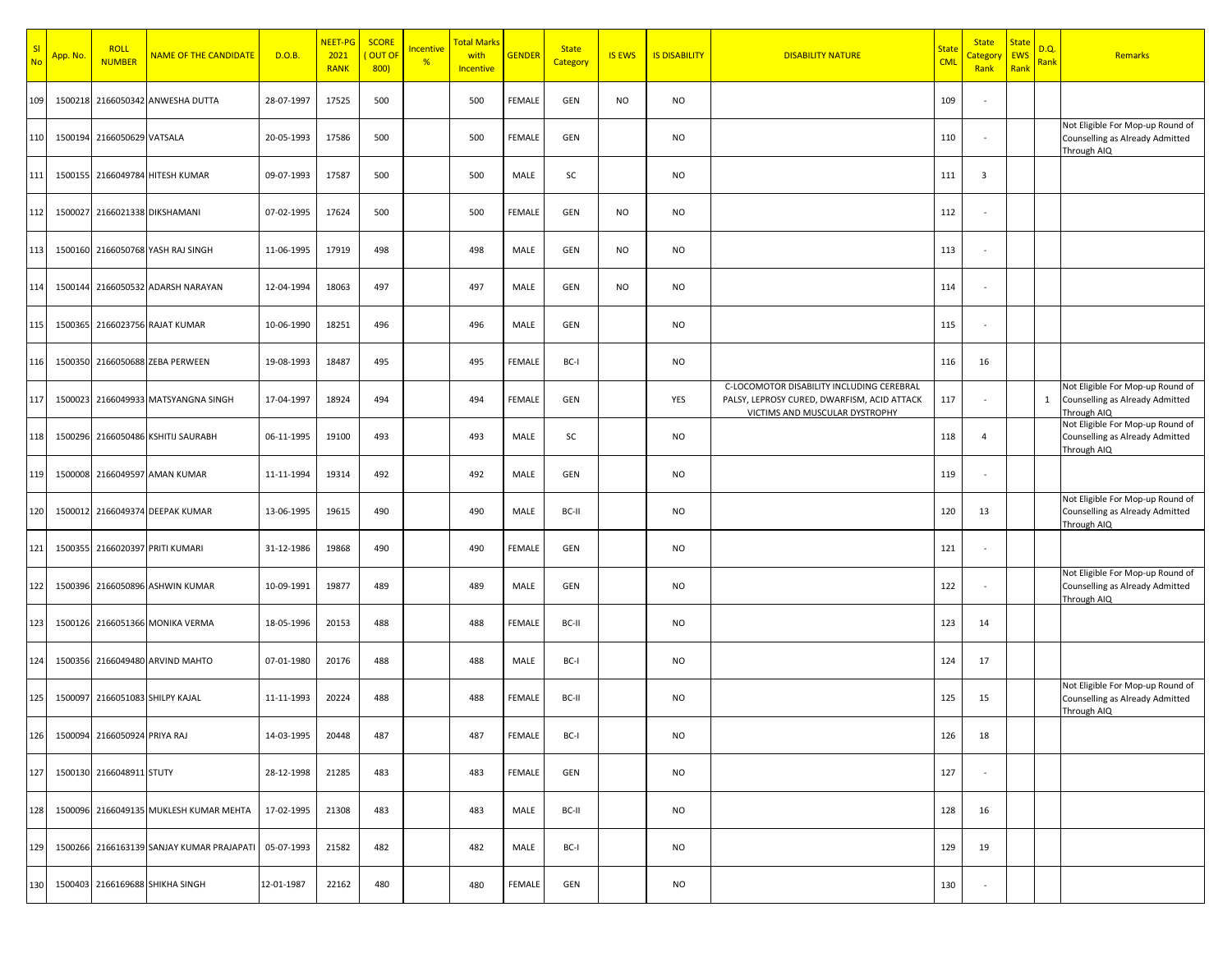| SI<br><b>No</b> | App. No. | <b>ROLL</b><br><b>NUMBER</b>  | <b>NAME OF THE CANDIDATE</b>           | D.O.B.     | NEET-PG<br>2021<br><b>RANK</b> | <b>SCORE</b><br>OUT OI<br>800) | Incentive<br>% | Total Marks<br>with<br>Incentive | <b>GENDER</b> | <b>State</b><br>Category | <b>IS EWS</b> | <b>IS DISABILITY</b> | <b>DISABILITY NATURE</b> | <b>State</b><br><b>CML</b> | <b>State</b><br>Category<br>Rank | <b>State</b><br><b>EWS</b><br>Rank | D.Q.<br><b>Rank</b> | Remarks                                                                            |
|-----------------|----------|-------------------------------|----------------------------------------|------------|--------------------------------|--------------------------------|----------------|----------------------------------|---------------|--------------------------|---------------|----------------------|--------------------------|----------------------------|----------------------------------|------------------------------------|---------------------|------------------------------------------------------------------------------------|
| 131             | 1500205  |                               | 2166049072 AISHWARYA BHUSHAN           | 05-06-1994 | 22183                          | 480                            |                | 480                              | FEMALE        | GEN                      | NO            | <b>NO</b>            |                          | 131                        | $\sim$                           |                                    |                     | Not Eligible For Mop-up Round of<br>Counselling as Already Admitted<br>Through AIQ |
| 132             |          |                               | 1500048 2166050030 ANCHAL KUJUR        | 02-07-1997 | 22291                          | 479                            |                | 479                              | FEMALE        | ST                       |               | <b>NO</b>            |                          | 132                        | 2                                |                                    |                     | Not Eligible For Mop-up Round of<br>Counselling as Already Admitted<br>Through AIQ |
| 133             |          |                               | 1500378 2166051353 AMIT NISHANT        | 08-08-1995 | 34011                          | 435                            | 10%            | 478.5                            | MALE          | GEN                      | <b>NO</b>     | <b>NO</b>            |                          | 133                        | $\sim$                           |                                    |                     |                                                                                    |
| 134             |          |                               | 1500199 2166111394 SOURAV KUMAR SHARMA | 03-06-1991 | 22382                          | 478                            |                | 478                              | MALE          | GEN                      | YES           | <b>NO</b>            |                          | 134                        | $\sim$                           | 10                                 |                     |                                                                                    |
| 135             |          | 1500135 2166048729 ANSHU      |                                        | 23-09-1995 | 22516                          | 478                            |                | 478                              | FEMALE        | GEN                      | NO            | <b>NO</b>            |                          | 135                        | $\sim$                           |                                    |                     |                                                                                    |
| 136             |          |                               | 1500237 2166050290 NEETU KUMARI        | 10-01-1996 | 22593                          | 478                            |                | 478                              | FEMALE        | BC-II                    |               | <b>NO</b>            |                          | 136                        | 17                               |                                    |                     |                                                                                    |
| 137             |          |                               | 1500040 2166050993 NUTAN LEYANGI       | 18-06-1994 | 22867                          | 476                            |                | 476                              | FEMALE        | ST                       |               | <b>NO</b>            |                          | 137                        | $\overline{3}$                   |                                    |                     | Not Eligible For Mop-up Round of<br>Counselling as Already Admitted<br>Through AIQ |
| 138             |          |                               | 1500260 2166049329 SADAF NAUSHEEN      | 27-02-1993 | 23217                          | 475                            |                | 475                              | FEMALE        | GEN                      |               | <b>NO</b>            |                          | 138                        | $\sim$                           |                                    |                     |                                                                                    |
| 139             |          |                               | 1500072 2166165842 NALINI SINGH        | 27-09-1995 | 23243                          | 475                            |                | 475                              | FEMALE        | GEN                      | <b>NO</b>     | <b>NO</b>            |                          | 139                        | $\sim$                           |                                    |                     |                                                                                    |
| 140             |          | 1500171 2166049615 ADA NAJAFI |                                        | 26-09-1992 | 23276                          | 475                            |                | 475                              | FEMALE        | GEN                      | NO            | <b>NO</b>            |                          | 140                        | $\sim$                           |                                    |                     |                                                                                    |
| 141             |          |                               | 1500043 2166050721 RISHAV ANAND        | 07-08-1994 | 23906                          | 472                            |                | 472                              | MALE          | BC-II                    |               | <b>NO</b>            |                          | 141                        | 18                               |                                    |                     |                                                                                    |
| 142             |          |                               | 1500348 2166051230 RISHABH SINGH       | 28-10-1994 | 24143                          | 471                            |                | 471                              | MALE          | GEN                      |               | <b>NO</b>            |                          | 142                        | $\sim$                           |                                    |                     |                                                                                    |
| 143             |          |                               | 1500249 2166050829 ABHISHEK KUMAR      | 25-10-1995 | 24157                          | 471                            |                | 471                              | MALE          | ST                       |               | <b>NO</b>            |                          | 143                        | $\overline{4}$                   |                                    |                     |                                                                                    |
| 144             |          |                               | 1500202 2166051404 MANTU KUMAR         | 01-02-1996 | 24395                          | 470                            |                | 470                              | MALE          | BC-II                    |               | <b>NO</b>            |                          | 144                        | 19                               |                                    |                     |                                                                                    |
| 145             | 1500212  |                               | 2166023933 PURNIMA KUMARI              | 05-03-1990 | 24725                          | 469                            |                | 469                              | FEMALE        | GEN                      |               | <b>NO</b>            |                          | 145                        | $\sim$                           |                                    |                     |                                                                                    |
| 146             |          |                               | 1500193 2166050501 BABLU KUMAR         | 25-12-1986 | 48617                          | 390                            | 20%            | 468                              | MALE          | SC                       |               | <b>NO</b>            |                          | 146                        | 5                                |                                    |                     |                                                                                    |
| 147             | 1500187  |                               | 2166050969 APURVA CHATTERJEE           | 10-08-1995 | 25138                          | 467                            |                | 467                              | MALE          | GEN                      |               | <b>NO</b>            |                          | 147                        | $\sim$                           |                                    |                     | Not Eligible For Mop-up Round of<br>Counselling as Already Admitted<br>Through AIQ |
| 148             |          |                               | 1500280 2166021593 SUPRIYA BHARTI      | 10-02-1996 | 25208                          | 467                            |                | 467                              | FEMALE        | GEN                      |               | <b>NO</b>            |                          | 148                        | $\sim$                           |                                    |                     |                                                                                    |
| 149             | 1500221  |                               | 2166020551 KAMAL KISHLAYA              | 01-09-1989 | 25616                          | 465                            |                | 465                              | MALE          | GEN                      |               | <b>NO</b>            |                          | 149                        | $\sim$                           |                                    |                     | Not Eligible For Mop-up Round of<br>Counselling as Already Admitted<br>Through AIQ |
| 150             |          |                               | 1500120 2166050869 ADITI KASHYAP       | 14-08-1996 | 26004                          | 464                            |                | 464                              | FEMALE        | GEN                      |               | <b>NO</b>            |                          | 150                        | $\sim$                           |                                    |                     |                                                                                    |
| 151             |          |                               | 1500075 2166022829 RASHMI RATI         | 18-10-1991 | 26387                          | 463                            |                | 463                              | FEMALE        | BC-I                     |               | <b>NO</b>            |                          | 151                        | 20                               |                                    |                     | Not Eligible For Mop-up Round of<br>Counselling as Already Admitted<br>Through AIQ |
| 152             | 1500268  |                               | 2166031813 SYED AFREEN                 | 21-06-1993 | 26517                          | 462                            |                | 462                              | FEMALE        | GEN                      | YES           | <b>NO</b>            |                          | 152                        |                                  | 11                                 |                     |                                                                                    |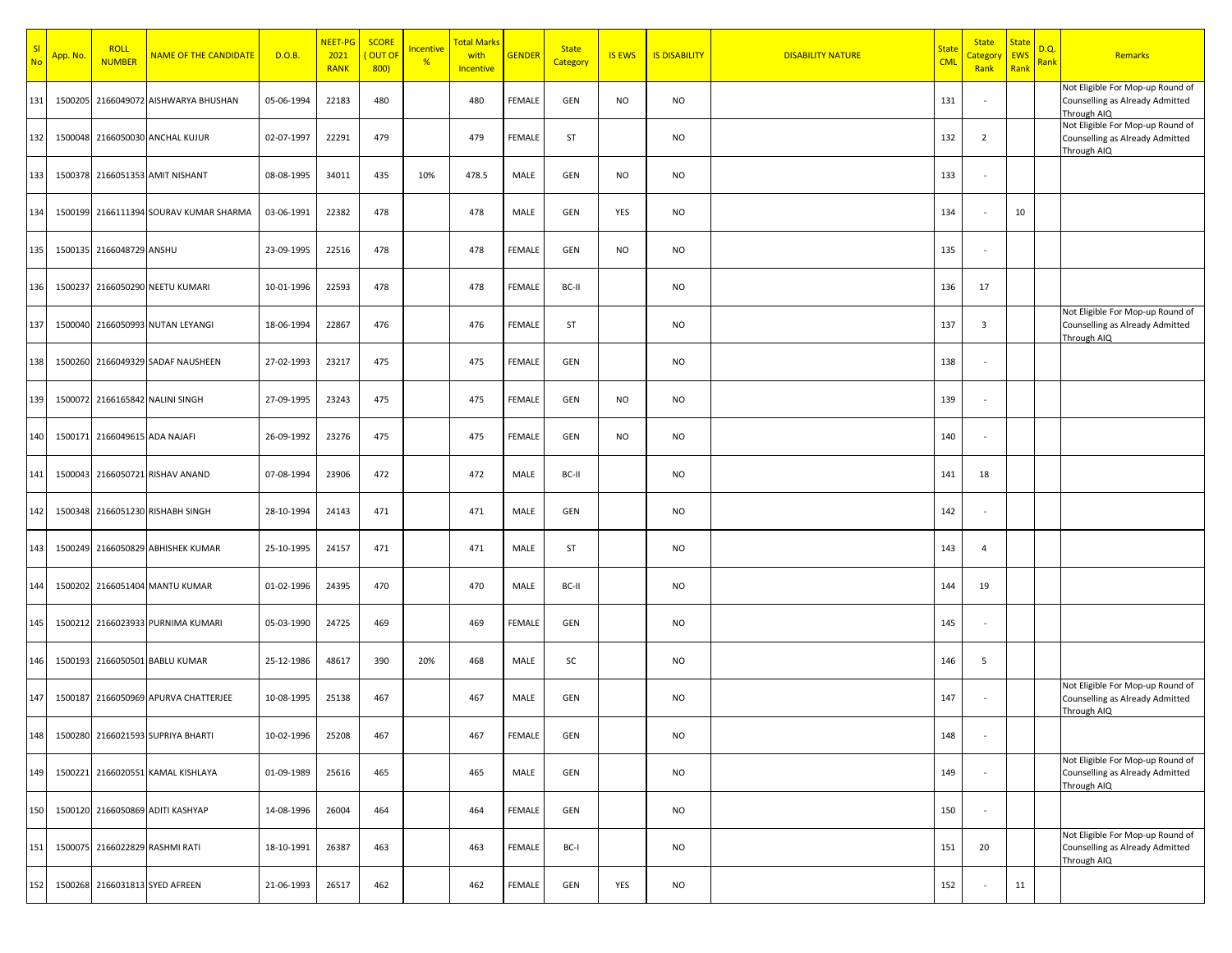| SI<br><b>No</b> | App. No. | <b>ROLL</b><br><b>NUMBER</b>  | <b>NAME OF THE CANDIDATE</b>          | D.O.B.     | NEET-PG<br>2021<br><b>RANK</b> | <b>SCORE</b><br>OUT OF<br>800) | Incentive<br>% | <b>Total Marks</b><br>with<br>Incentive | <b>GENDER</b> | <b>State</b><br>Category | <b>IS EWS</b> | <b>IS DISABILITY</b> | <b>DISABILITY NATURE</b> | <b>State</b><br><b>CML</b> | <b>State</b><br><b>Category</b><br>Rank | <b>State</b><br><b>EWS</b><br>Rank | D.Q.<br>Rank | Remarks                                                                            |
|-----------------|----------|-------------------------------|---------------------------------------|------------|--------------------------------|--------------------------------|----------------|-----------------------------------------|---------------|--------------------------|---------------|----------------------|--------------------------|----------------------------|-----------------------------------------|------------------------------------|--------------|------------------------------------------------------------------------------------|
| 153             | 1500073  |                               | 2166050477 NEHA KIRAN                 | 23-11-1993 | 27249                          | 460                            |                | 460                                     | FEMALE        | SC                       |               | <b>NO</b>            |                          | 153                        | 6                                       |                                    |              |                                                                                    |
| 154             |          | 1500007 2166050164 MADHU      |                                       | 24-08-1996 | 39466                          | 418                            | 10%            | 459.8                                   | FEMALE        | SC                       |               | <b>NO</b>            |                          | 154                        | $7\overline{ }$                         |                                    |              |                                                                                    |
| 155             | 1500300  | 2166050507                    | PRAKASH CHANDRA<br><b>MISHRA</b>      | 01-03-1982 | 28233                          | 456                            |                | 456                                     | MALE          | GEN                      | YES           | <b>NO</b>            |                          | 155                        |                                         | 12                                 |              |                                                                                    |
| 156             |          |                               | 1500182 2166049229 SHUBHANKAR SUMAN   | 28-04-1994 | 28329                          | 455                            |                | 455                                     | MALE          | GEN                      | YES           | NO                   |                          | 156                        |                                         | 13                                 |              |                                                                                    |
| 157             |          |                               | 1500298 2166020926 DIVYA SHREE        | 07-02-1993 | 28919                          | 453                            |                | 453                                     | FEMALE        | SC                       |               | NO                   |                          | 157                        | 8                                       |                                    |              | Not Eligible For Mop-up Round of<br>Counselling as Already Admitted<br>Through AIQ |
| 158             |          |                               | 1500181 2166051383 PREETI SUMAN       | 04-10-1994 | 29394                          | 452                            |                | 452                                     | FEMALE        | GEN                      |               | NO                   |                          | 158                        |                                         |                                    |              |                                                                                    |
| 159             |          | 1500313 2166050868 PRACHI JHA |                                       | 20-01-1995 | 30118                          | 449                            |                | 449                                     | FEMALE        | GEN                      | NO.           | <b>NO</b>            |                          | 159                        |                                         |                                    |              | Not Eligible For Mop-up Round of<br>Counselling as Already Admitted<br>Through AIQ |
| 160             |          |                               | 1500314 2166049526 AISHWARYA DANDPAT  | 08-07-1996 | 30329                          | 448                            |                | 448                                     | FEMALE        | GEN                      | NO.           | <b>NO</b>            |                          | 160                        |                                         |                                    |              |                                                                                    |
| 161             |          |                               | 1500095 2166031430 SONALI KUMARI      | 31-08-1994 | 30909                          | 446                            |                | 446                                     | FEMALE        | GEN                      | YES           | <b>NO</b>            |                          | 161                        |                                         | 14                                 |              |                                                                                    |
| 162             |          |                               | 1500278 2166049283 SANA SALIKA        | 25-12-1994 | 31865                          | 443                            |                | 443                                     | FEMALE        | BC-I                     |               | <b>NO</b>            |                          | 162                        | 21                                      |                                    |              |                                                                                    |
| 163             |          | 1500406 2166168112 ASIF ALI   |                                       | 13-10-1993 | 31948                          | 442                            |                | 442                                     | MALE          | BC-I                     |               | NO                   |                          | 163                        | 22                                      |                                    |              |                                                                                    |
| 164             |          |                               | 1500170 2166051206 STUTI SRISHTI      | 28-12-1997 | 32395                          | 441                            |                | 441                                     | <b>FEMALE</b> | ST                       |               | NO                   |                          | 164                        | 5                                       |                                    |              |                                                                                    |
| 165             | 1500229  |                               | 2166049569 SHAMBHU PRASAD MALIK       | 04-05-1984 | 32847                          | 440                            |                | 440                                     | MALE          | BC-I                     |               | NO                   |                          | 165                        | 23                                      |                                    |              |                                                                                    |
| 166             |          |                               | 1500370 2166050425 ANJALI KUMARI      | 26-11-1994 | 32890                          | 439                            |                | 439                                     | FEMALE        | GEN                      |               | NO                   |                          | 166                        |                                         |                                    |              |                                                                                    |
| 167             |          |                               | 1500329 2166050200 ASHUTOSH KUMAR     | 12-01-1978 | 68345                          | 337                            | 30%            | 438.1                                   | MALE          | GEN                      |               | <b>NO</b>            |                          | 167                        |                                         |                                    |              |                                                                                    |
| 168             |          |                               | 1500002 2166050513 BHASKAR BEJ        | 10-02-1991 | 33688                          | 436                            |                | 436                                     | MALE          | BC-I                     |               | <b>NO</b>            |                          | 168                        | 24                                      |                                    |              |                                                                                    |
| 169             | 1500274  |                               | 2166049999 AMITA KIRAN TIGGA          | 06-04-1995 | 34437                          | 434                            |                | 434                                     | FEMALE        | ST                       |               | <b>NO</b>            |                          | 169                        | 6                                       |                                    |              |                                                                                    |
|                 |          |                               | 170 1500383 2166164456 AYUSHI SINGH   | 10-12-1994 | 34473                          | 434                            |                | 434                                     | FEMALE        | GEN                      | <b>NO</b>     | <b>NO</b>            |                          | 170                        |                                         |                                    |              | Not Eligible For Mop-up Round of<br>Counselling as Already Admitted<br>Through AIQ |
| 171             |          |                               | 1500204 2166050777 MAMTA KUMARI       | 01-06-1993 | 34502                          | 434                            |                | 434                                     | FEMALE        | SC                       |               | <b>NO</b>            |                          | 171                        | 9                                       |                                    |              |                                                                                    |
| 172             |          |                               | 1500034 2166050917 ROHIT KUMAR MAHATO | 01-11-1992 | 34948                          | 432                            |                | 432                                     | MALE          | BC-I                     |               | NO                   |                          | 172                        | 25                                      |                                    |              |                                                                                    |
| 173             |          |                               | 1500006 2166050525 AJEET KUMAR        | 03-01-1989 | 70370                          | 332                            | 30%            | 431.6                                   | MALE          | BC-II                    |               | NO                   |                          | 173                        | 20                                      |                                    |              |                                                                                    |
| 174             |          |                               | 1500284 2166029927 DEEPAK KUMAR       | 19-11-1977 | 35443                          | 430                            |                | 430                                     | MALE          | GEN                      |               | NO                   |                          | 174                        |                                         |                                    |              |                                                                                    |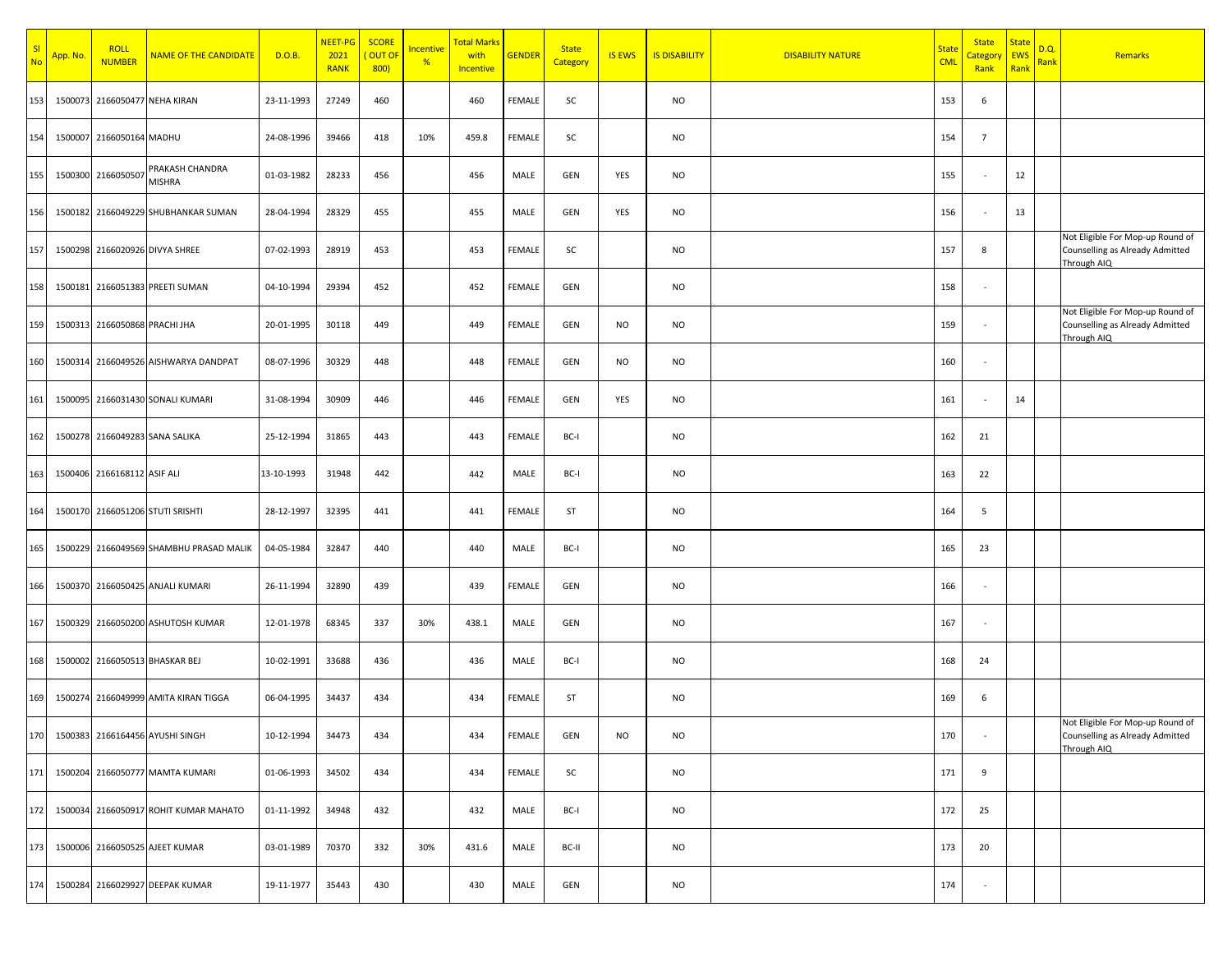| SI<br><b>No</b> | App. No. | <b>ROLL</b><br><b>NUMBER</b> | <b>NAME OF THE CANDIDATE</b>          | D.O.B.     | NEET-PG<br>2021<br><b>RANK</b> | <b>SCORE</b><br>OUT OF<br>800) | <b>Incentive</b><br>% | <b>Total Marks</b><br>with<br>Incentive | <b>GENDER</b> | <b>State</b><br>Category | <b>IS EWS</b> | <b>IS DISABILITY</b> | <b>DISABILITY NATURE</b> | <b>State</b><br><b>CML</b> | <b>State</b><br>Category<br>Rank | <b>State</b><br><b>EWS</b><br>Rank | D.Q.<br>Rank | Remarks                                                                            |
|-----------------|----------|------------------------------|---------------------------------------|------------|--------------------------------|--------------------------------|-----------------------|-----------------------------------------|---------------|--------------------------|---------------|----------------------|--------------------------|----------------------------|----------------------------------|------------------------------------|--------------|------------------------------------------------------------------------------------|
| 175             |          | 1500393 2166049239 ANAMIKA   |                                       | 02-02-1995 | 35922                          | 429                            |                       | 429                                     | FEMALE        | GEN                      |               | <b>NO</b>            |                          | 175                        |                                  |                                    |              |                                                                                    |
| 176             |          |                              | 1500063 2166050568 DERRICK B KUJUR    | 24-11-1981 | 36325                          | 428                            |                       | 428                                     | MALE          | ST                       |               | <b>NO</b>            |                          | 176                        | $7\overline{ }$                  |                                    |              |                                                                                    |
| 177             |          |                              | 1500332 2166050423 JAY PRATAP SAHU    | 01-02-1993 | 48896                          | 389                            | 10%                   | 427.9                                   | MALE          | BC-I                     |               | <b>NO</b>            |                          | 177                        | 26                               |                                    |              |                                                                                    |
| 178             |          |                              | 1500151 2166049240 SUNIT KUMAR RANJAN | 05-09-1985 | 36788                          | 426                            |                       | 426                                     | MALE          | SC                       |               | <b>NO</b>            |                          | 178                        | 10                               |                                    |              |                                                                                    |
| 179             |          |                              | 1500344 2166049554 SRISHTI MENON      | 18-09-1993 | 37160                          | 425                            |                       | 425                                     | FEMALE        | GEN                      |               | <b>NO</b>            |                          | 179                        | $\sim$                           |                                    |              |                                                                                    |
| 180             |          |                              | 1500431 2166020269 RASHMI KUMARI      | 09-10-1985 | 37214                          | 425                            |                       | 425                                     | FEMALE        | GEN                      |               | <b>NO</b>            |                          | 180                        | $\sim$                           |                                    |              |                                                                                    |
| 181             |          |                              | 1500101 2166051237 DEEP DYUTI BHAGAT  | 27-01-1996 | 37408                          | 424                            |                       | 424                                     | FEMALE        | ST                       |               | <b>NO</b>            |                          | 181                        | 8                                |                                    |              |                                                                                    |
| 182             |          |                              | 1500152 2166049954 ASTHA PRIYA        | 22-11-1994 | 37629                          | 424                            |                       | 424                                     | FEMALE        | GEN                      |               | <b>NO</b>            |                          | 182                        | $\sim$                           |                                    |              |                                                                                    |
| 183             |          |                              | 1500325 2166049214 MATHILDA BEHERA    | 22-04-1995 | 37683                          | 423                            |                       | 423                                     | FEMALE        | GEN                      |               | <b>NO</b>            |                          | 183                        | $\sim$                           |                                    |              |                                                                                    |
| 184             |          |                              | 1500079 2166049347 RAJENDRA PRASAD    | 21-12-1992 | 37783                          | 423                            |                       | 423                                     | MALE          | GEN                      |               | <b>NO</b>            |                          | 184                        | $\sim$                           |                                    |              | Not Eligible For Mop-up Round of<br>Counselling as Already Admitted<br>Through AIQ |
| 185             |          | 1500290 2166049018           | <b>GANESH KUMAR</b><br>SHRIVASTAVA    | 15-01-1988 | 38670                          | 420                            |                       | 420                                     | MALE          | GEN                      |               | <b>NO</b>            |                          | 185                        |                                  |                                    |              |                                                                                    |
| 186             |          |                              | 1500110 2166050850 SURAJ ORAON        | 05-02-1994 | 38855                          | 420                            |                       | 420                                     | MALE          | ST                       |               | <b>NO</b>            |                          | 186                        | 9                                |                                    |              |                                                                                    |
| 187             |          |                              | 1500258 2166049949 AEMAN AHMAD        | 09-12-1993 | 39043                          | 419                            |                       | 419                                     | FEMALE        | GEN                      | <b>NO</b>     | <b>NO</b>            |                          | 187                        | $\sim$                           |                                    |              | Not Eligible For Mop-up Round of<br>Counselling as Already Admitted<br>Through AIQ |
| 188             |          | 1500367 2166049956 PUJA JHA  |                                       | 18-08-1991 | 40507                          | 415                            |                       | 415                                     | FEMALE        | GEN                      | <b>NO</b>     | <b>NO</b>            |                          | 188                        | $\sim$                           |                                    |              |                                                                                    |
| 189             |          |                              | 1500253 2166049587 PAYAL BOIPAI       | 23-11-1994 | 40550                          | 415                            |                       | 415                                     | FEMALE        | ST                       |               | <b>NO</b>            |                          | 189                        | 10                               |                                    |              |                                                                                    |
| 190             |          |                              | 1500138 2166049787 SWATI PRIYA        | 08-06-1994 | 40579                          | 414                            |                       | 414                                     | FEMALE        | GEN                      | <b>NO</b>     | <b>NO</b>            |                          | 190                        | $\sim$                           |                                    |              |                                                                                    |
| 191             |          |                              | 1500113 2166164027 RAGHVENDRA KUMAR   | 01-06-1985 | 40862                          | 413                            |                       | 413                                     | MALE          | GEN                      | YES           | <b>NO</b>            |                          | 191                        |                                  | 15                                 |              |                                                                                    |
| 192             |          |                              | 1500059 2166050449 KISSLAY RAJ        | 03-03-1997 | 41098                          | 413                            |                       | 413                                     | MALE          | GEN                      |               | <b>NO</b>            |                          | 192                        |                                  |                                    |              |                                                                                    |
| 193             |          |                              | 1500434 2166024873 SUJITA SINGH       | 07-06-1989 | 41222                          | 412                            |                       | 412                                     | FEMALE        | GEN                      | NO            | <b>NO</b>            |                          | 193                        | $\sim$                           |                                    |              |                                                                                    |
| 194             |          |                              | 1500203 2166050684 MD ASLAM JAWED     | 08-12-1986 | 41885                          | 410                            |                       | 410                                     | MALE          | GEN                      | YES           | <b>NO</b>            |                          | 194                        | $\sim$                           | 16                                 |              |                                                                                    |
| 195             |          |                              | 1500251 2166050506 NISHANT KUMAR      | 06-07-1990 | 54893                          | 372                            | 10%                   | 409.2                                   | MALE          | BC-I                     |               | <b>NO</b>            |                          | 195                        | 27                               |                                    |              |                                                                                    |
| 196             |          |                              | 1500156 2166050847 REA PRAKASH        | 05-03-1994 | 54999                          | 372                            | 10%                   | 409.2                                   | FEMALE        | GEN                      |               | <b>NO</b>            |                          | 196                        | $\sim$                           |                                    |              |                                                                                    |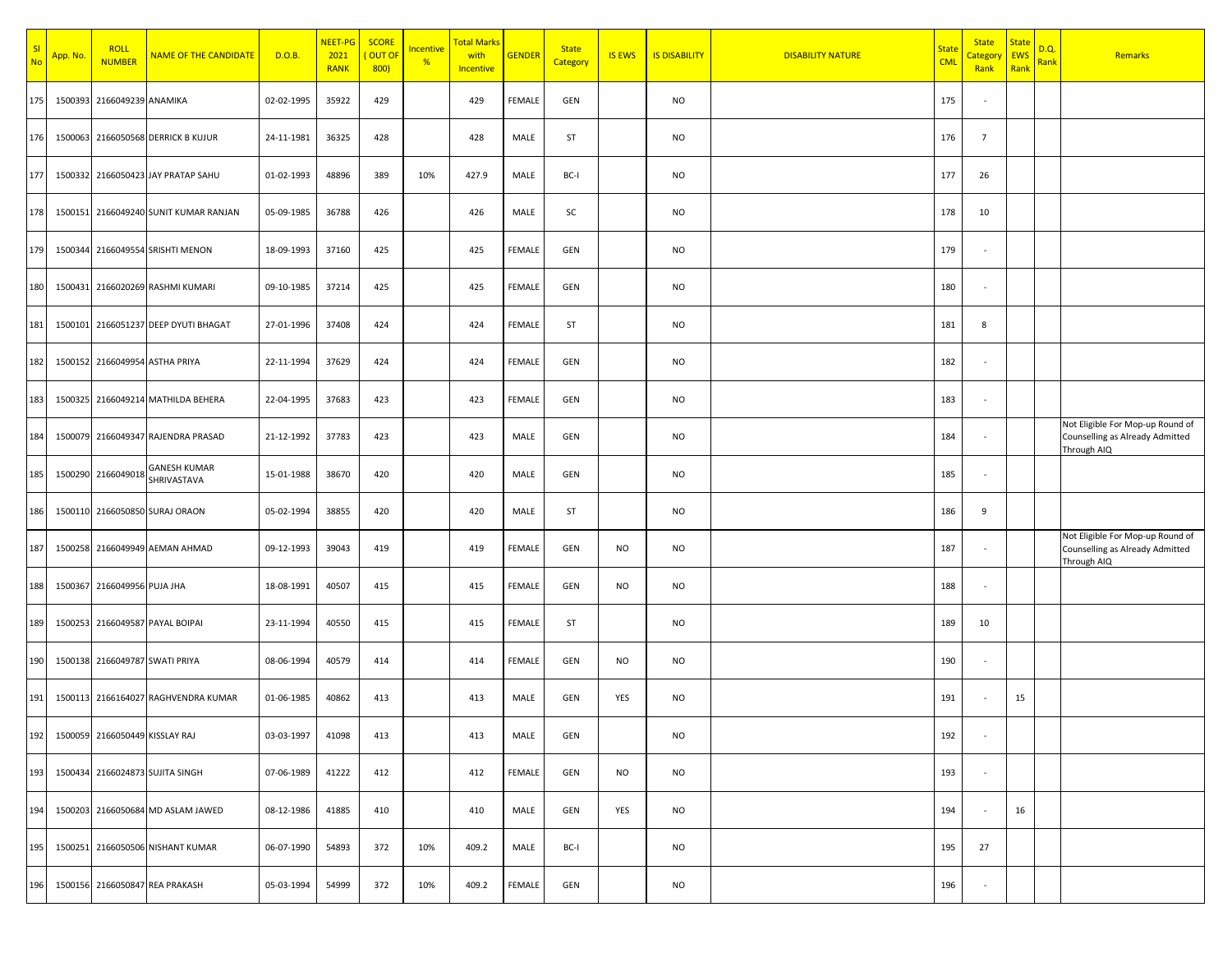| SI<br><b>No</b> | App. No. | <b>ROLL</b><br><b>NUMBER</b> | <b>NAME OF THE CANDIDATE</b>            | D.O.B.     | NEET-PG<br>2021<br><b>RANK</b> | <b>SCORE</b><br>OUT OF<br>800) | <b>Incentive</b><br>% | <b>Total Marks</b><br>with<br><b>Incentive</b> | <b>GENDER</b> | <b>State</b><br>Category | <b>IS EWS</b> | <b>IS DISABILITY</b> | <b>DISABILITY NATURE</b> | <b>State</b><br><b>CML</b> | <b>State</b><br><mark>Category</mark><br>Rank | <b>State</b><br><b>EWS</b><br>Rank | D.Q.<br><b>Rank</b> | Remarks                                                                            |
|-----------------|----------|------------------------------|-----------------------------------------|------------|--------------------------------|--------------------------------|-----------------------|------------------------------------------------|---------------|--------------------------|---------------|----------------------|--------------------------|----------------------------|-----------------------------------------------|------------------------------------|---------------------|------------------------------------------------------------------------------------|
| 197             | 1500198  |                              | 2166175659 EKTA SHRESTH KACHHAP         | 02-10-1993 | 42627                          | 408                            |                       | 408                                            | <b>FEMALE</b> | ST                       |               | <b>NO</b>            |                          | 197                        | 11                                            |                                    |                     |                                                                                    |
| 198             |          | 1500014 2166050043 ARUNIMA   |                                         | 11-02-1990 | 42687                          | 408                            |                       | 408                                            | <b>FEMALE</b> | GEN                      | <b>NO</b>     | <b>NO</b>            |                          | 198                        | $\sim$                                        |                                    |                     | Not Eligible For Mop-up Round of<br>Counselling as Already Admitted<br>Through AIQ |
| 199             |          |                              | 1500411 2166048735 RAJEEV KUMAR         | 22-10-1987 | 42703                          | 408                            |                       | 408                                            | MALE          | BC-I                     |               | <b>NO</b>            |                          | 199                        | 28                                            |                                    |                     |                                                                                    |
| 200             |          |                              | 1500175 2166051148 MANISHA ROY          | 03-02-1981 | 67942                          | 338                            | 20%                   | 405.6                                          | <b>FEMALE</b> | GEN                      |               | <b>NO</b>            |                          | 200                        |                                               |                                    |                     |                                                                                    |
| 201             |          |                              | 1500283 2166019459 UMESH KUMAR          | 15-03-1981 | 43333                          | 405                            |                       | 405                                            | MALE          | GEN                      |               | <b>NO</b>            |                          | 201                        |                                               |                                    |                     |                                                                                    |
| 202             |          |                              | 1500127 2166050639 JYOTI KUMARI         | 26-11-1989 | 44640                          | 402                            |                       | 402                                            | <b>FEMALE</b> | GEN                      |               | <b>NO</b>            |                          | 202                        | $\sim$                                        |                                    |                     |                                                                                    |
| 203             |          | 1500009 2166049958 VIJAYA    |                                         | 22-11-1991 | 44721                          | 401                            |                       | 401                                            | <b>FEMALE</b> | GEN                      | YES           | <b>NO</b>            |                          | 203                        |                                               | 17                                 |                     |                                                                                    |
| 204             |          |                              | 1500429 2166048815 RUCHI SHIVAM         | 09-01-1987 | 44932                          | 401                            |                       | 401                                            | <b>FEMALE</b> | GEN                      | <b>NO</b>     | <b>NO</b>            |                          | 204                        | $\sim$                                        |                                    |                     |                                                                                    |
| 205             |          |                              | 1500211 2166051305 ABHISHEK VISHWAKARMA | 08-10-1994 | 45080                          | 400                            |                       | 400                                            | MALE          | GEN                      |               | <b>NO</b>            |                          | 205                        | $\sim$                                        |                                    |                     | Non Creamy Layer C/C IS Required                                                   |
| 206             |          |                              | 1500066 2166050191 ANUJ KUMAR EKKA      | 07-08-1993 | 45293                          | 400                            |                       | 400                                            | MALE          | ST                       |               | <b>NO</b>            |                          | 206                        | 12                                            |                                    |                     | Not Eligible For Mop-up Round of<br>Counselling as Already Admitted<br>Through AIQ |
| 207             |          | 1500025 2166050160 ARCHANA   |                                         | 31-01-1972 | 46334                          | 396                            |                       | 396                                            | <b>FEMALE</b> | SC                       |               | <b>NO</b>            |                          | 207                        | 11                                            |                                    |                     | On Contract Service                                                                |
| 208             |          |                              | 1500150 2166050687 RABIA IMAM           | 11-10-1992 | 46658                          | 396                            |                       | 396                                            | <b>FEMALE</b> | BC-I                     |               | <b>NO</b>            |                          | 208                        | 29                                            |                                    |                     |                                                                                    |
| 209             |          |                              | 1500305 2166051401 AMIT KUMAR           | 05-01-1991 | 46701                          | 395                            |                       | 395                                            | MALE          | BC-II                    |               | <b>NO</b>            |                          | 209                        | 21                                            |                                    |                     |                                                                                    |
| 210             | 1500107  |                              | 2166022566 NAZIA HASSAN                 | 10-01-1990 | 46822                          | 395                            |                       | 395                                            | <b>FEMALE</b> | GEN                      |               | <b>NO</b>            |                          | 210                        | $\sim$                                        |                                    |                     |                                                                                    |
| 211             |          |                              | 1500098 2166051254 BINITA GUPTA         | 02-09-1992 | 47289                          | 394                            |                       | 394                                            | <b>FEMALE</b> | BC-I                     |               | <b>NO</b>            |                          | 211                        | 30                                            |                                    |                     |                                                                                    |
| 212             |          |                              | 1500112 2166049953 AMRIT KHALKHO        | 21-12-1991 | 47716                          | 393                            |                       | 393                                            | MALE          | ST                       |               | NO                   |                          | 212                        | 13                                            |                                    |                     | Not Eligible For Mop-up Round of<br>Counselling as Already Admitted<br>Through AIQ |
| 213             |          |                              | 1500154 2166019255 NITISH KUMAR         | 23-03-1994 | 47768                          | 392                            |                       | 392                                            | MALE          | BC-I                     |               | NO                   |                          | 213                        | 31                                            |                                    |                     | Not Eligible For Mop-up Round of<br>Counselling as Already Admitted<br>Through AIQ |
|                 |          |                              | 214 1500105 2166049591 AMARNATH MEHRA   | 03-02-1996 | 50121                          | 386                            |                       | 386                                            | MALE          | SC                       |               | NO                   |                          | 214                        | 12                                            |                                    |                     |                                                                                    |
| 215             |          |                              | 1500385 2166033171 BIBEK KUMAR          | 06-03-1985 | 50209                          | 385                            |                       | 385                                            | MALE          | BC-I                     |               | NO                   |                          | 215                        | 32                                            |                                    |                     |                                                                                    |
| 216             |          |                              | 1500291 2166051354 ANKITA MUKUL         | 22-02-1986 | 50211                          | 385                            |                       | 385                                            | FEMALE        | GEN                      |               | NO                   |                          | 216                        | $\sim$                                        |                                    |                     |                                                                                    |
| 217             |          |                              | 1500029 2166049963 ANIKA KUJUR          | 26-12-1992 | 50422                          | 385                            |                       | 385                                            | FEMALE        | ST                       |               | NO                   |                          | 217                        | 14                                            |                                    |                     |                                                                                    |
|                 |          |                              | 218 1500401 2166163253 KOMAL SONI       | 14-10-1991 | 50664                          | 384                            |                       | 384                                            | FEMALE        | BC-II                    |               | NO                   |                          | 218                        | 22                                            |                                    |                     |                                                                                    |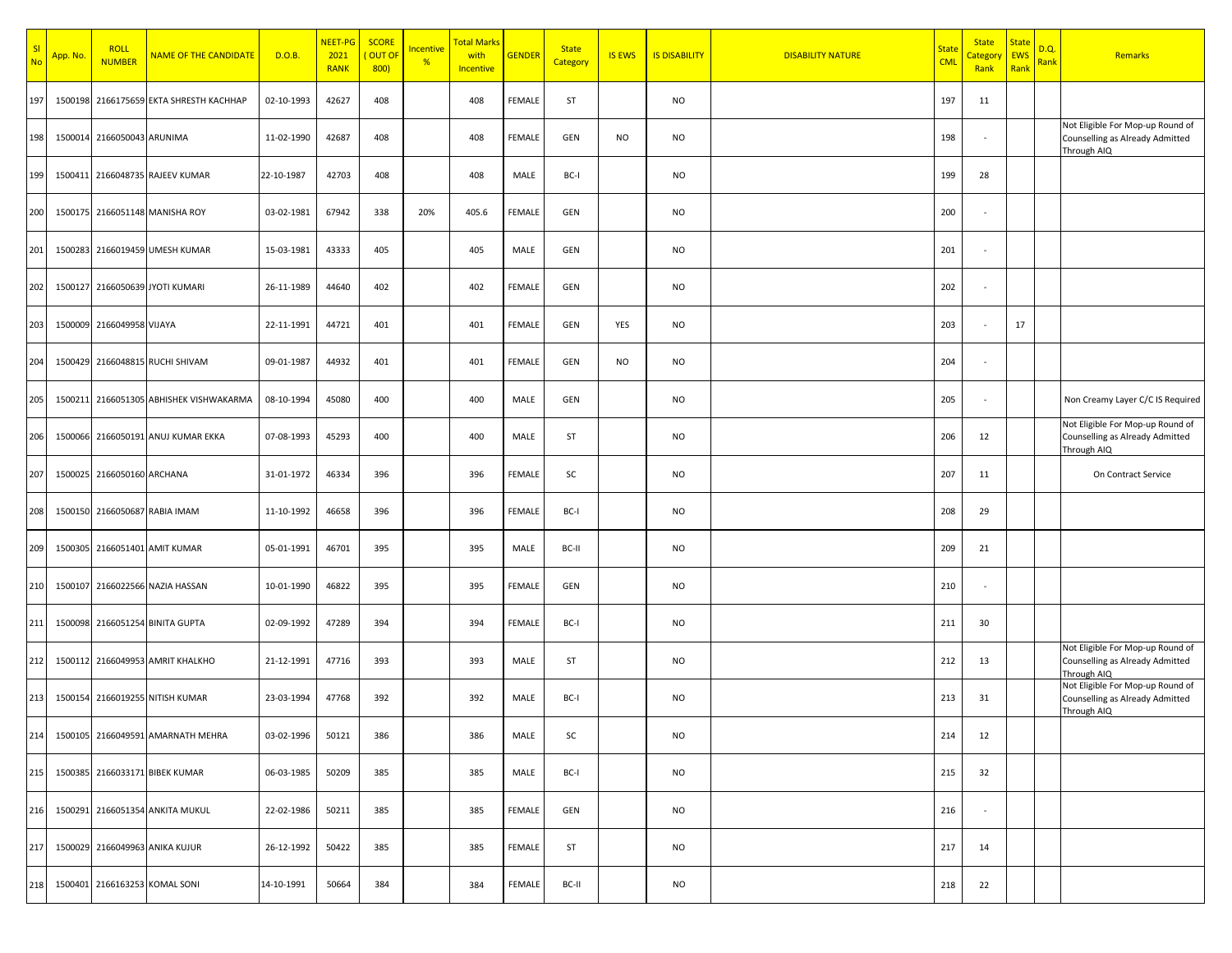| SI<br><b>No</b> | App. No. | <b>ROLL</b><br><b>NUMBER</b> | <b>NAME OF THE CANDIDATE</b>           | D.O.B.     | NEET-PG<br>2021<br><b>RANK</b> | <b>SCORE</b><br>OUT OF<br>800) | <b>Incentive</b><br>% | <b>Total Marks</b><br>with<br>Incentive | <b>GENDER</b> | <b>State</b><br><b>Category</b> | <b>IS EWS</b> | <b>IS DISABILITY</b> | <b>DISABILITY NATURE</b> | <b>State</b><br><b>CML</b> | <b>State</b><br>Category<br>Rank | <b>State</b><br><b>EWS</b><br>Rank | D.Q.<br>Rank | Remarks                                                                            |
|-----------------|----------|------------------------------|----------------------------------------|------------|--------------------------------|--------------------------------|-----------------------|-----------------------------------------|---------------|---------------------------------|---------------|----------------------|--------------------------|----------------------------|----------------------------------|------------------------------------|--------------|------------------------------------------------------------------------------------|
| 219             | 1500065  |                              | 2166050211 SURBHI TOPPO                | 15-12-1996 | 50898                          | 384                            |                       | 384                                     | FEMALE        | ST                              |               | <b>NO</b>            |                          | 219                        | 15                               |                                    |              | Not Eligible For Mop-up Round of<br>Counselling as Already Admitted<br>Through AIQ |
| 220             |          |                              | 1500331 2166049527 PINKI KUMARI        | 04-01-1977 | 86767                          | 294                            | 30%                   | 382.2                                   | FEMALE        | BC-I                            |               | <b>NO</b>            |                          | 220                        | 33                               |                                    |              | For Category Seat Only                                                             |
| 221             |          |                              | 1500206 2166163151 PRAVEEN KUMAR MEHRA | 12-03-1993 | 51285                          | 382                            |                       | 382                                     | MALE          | SC                              |               | <b>NO</b>            |                          | 221                        | 13                               |                                    |              |                                                                                    |
| 222             |          | 1500371 2166049955 PRITI JHA |                                        | 08-06-1989 | 52507                          | 379                            |                       | 379                                     | FEMALE        | GEN                             | <b>NO</b>     | <b>NO</b>            |                          | 222                        | $\sim$                           |                                    |              |                                                                                    |
| 223             |          |                              | 1500394 2166098435 VIVIEN RITSE        | 27-01-1996 | 53006                          | 378                            |                       | 378                                     | FEMALE        | GEN                             |               | NO                   |                          | 223                        |                                  |                                    |              | Not Eligible For Mop-up Round of<br>Counselling as Already Admitted<br>Through AIQ |
| 224             |          |                              | 1500308 2166050813 ANUPAMA LAKRA       | 01-01-1993 | 53545                          | 376                            |                       | 376                                     | FEMALE        | ST                              |               | <b>NO</b>            |                          | 224                        | 16                               |                                    |              |                                                                                    |
| 225             |          |                              | 1500220 2166165622 SUBHANKAR ROY       | 28-08-1993 | 53966                          | 375                            |                       | 375                                     | MALE          | GEN                             | YES           | NO                   |                          | 225                        |                                  | 18                                 |              |                                                                                    |
| 226             |          |                              | 1500419 2166050239 SHISHIR KUMAR MAHTO | 04-03-1982 | 54980                          | 372                            |                       | 372                                     | MALE          | GEN                             |               | NO                   |                          | 226                        |                                  |                                    |              | Non Creamy Layer C/C IS Required                                                   |
| 227             |          |                              | 1500166 2166049964 SHALINI KUMARI      | 14-05-1993 | 55040                          | 372                            |                       | 372                                     | FEMALE        | GEN                             |               | <b>NO</b>            |                          | 227                        |                                  |                                    |              |                                                                                    |
| 228             |          |                              | 1500339 2166050674 INAMUL HAQUE        | 01-10-1988 | 55100                          | 372                            |                       | 372                                     | MALE          | BC-I                            |               | <b>NO</b>            |                          | 228                        | 34                               |                                    |              |                                                                                    |
| 229             | 1500269  |                              | 2166051207 SOUMYA MURMU                | 19-07-1994 | 55135                          | 372                            |                       | 372                                     | FEMALE        | ST                              |               | <b>NO</b>            |                          | 229                        | 17                               |                                    |              |                                                                                    |
| 230             | 1500067  |                              | 2166050227 DEEPAK HANSDAH              | 29-03-1988 | 55561                          | 370                            |                       | 370                                     | MALE          | ST                              |               | <b>NO</b>            |                          | 230                        | 18                               |                                    |              |                                                                                    |
| 231             | 1500024  |                              | 2166050230 PETER MARANDI               | 11-10-1991 | 56001                          | 370                            |                       | 370                                     | MALE          | ST                              |               | NO                   |                          | 231                        | 19                               |                                    |              |                                                                                    |
| 232             |          |                              | 1500265 2166050335 VARSHA BHAGAT       | 27-02-1995 | 56128                          | 369                            |                       | 369                                     | FEMALE        | ST                              |               | NO                   |                          | 232                        | 20                               |                                    |              |                                                                                    |
| 233             |          |                              | 1500319 2166021090 RAVI PRAKASH        | 28-10-1969 | 91604                          | 283                            | 30%                   | 367.9                                   | MALE          | BC-I                            |               | <b>NO</b>            |                          | 233                        | 35                               |                                    |              | For Category Seat Only                                                             |
| 234             | 1500038  |                              | 2166164459 DEEPIKA MARDI               | 24-10-1992 | 56967                          | 367                            |                       | 367                                     | FEMALE        | ST                              |               | <b>NO</b>            |                          | 234                        | 21                               |                                    |              | Not Eligible For Mop-up Round of<br>Counselling as Already Admitted<br>Through AIQ |
| 235             | 1500046  |                              | 2166050822 NISHANT ABHISHEK KUJUR      | 25-12-1984 | 57546                          | 365                            |                       | 365                                     | MALE          | ST                              |               | <b>NO</b>            |                          | 235                        | 22                               |                                    |              |                                                                                    |
| 236             |          |                              | 1500320 2166103332 ARUN KUMAR          | 30-01-1978 | 92895                          | 280                            | 30%                   | 364                                     | MALE          | BC-I                            |               | <b>NO</b>            |                          | 236                        | 36                               |                                    |              |                                                                                    |
| 237             |          |                              | 1500245 2166049550 RANJIT MURMU        | 20-10-1982 | 92946                          | 280                            | 30%                   | 364                                     | MALE          | ST                              |               | <b>NO</b>            |                          | 237                        | 23                               |                                    |              | For Category Seat Only                                                             |
| 238             | 1500047  |                              | 2166051385 SHWETA KUMARI               | 20-11-1995 | 58309                          | 363                            |                       | 363                                     | FEMALE        | SC                              |               | <b>NO</b>            |                          | 238                        | 14                               |                                    |              |                                                                                    |
| 239             |          |                              | 1500297 2166048983 RADHA KUMARI        | 25-01-1994 | 58556                          | 362                            |                       | 362                                     | FEMALE        | SC                              |               | <b>NO</b>            |                          | 239                        | 15                               |                                    |              |                                                                                    |
| 240             |          |                              | 1500083 2166051265 ALINA KUJUR         | 15-01-1997 | 58643                          | 362                            |                       | 362                                     | FEMALE        | ST                              |               | NO                   |                          | 240                        | 24                               |                                    |              |                                                                                    |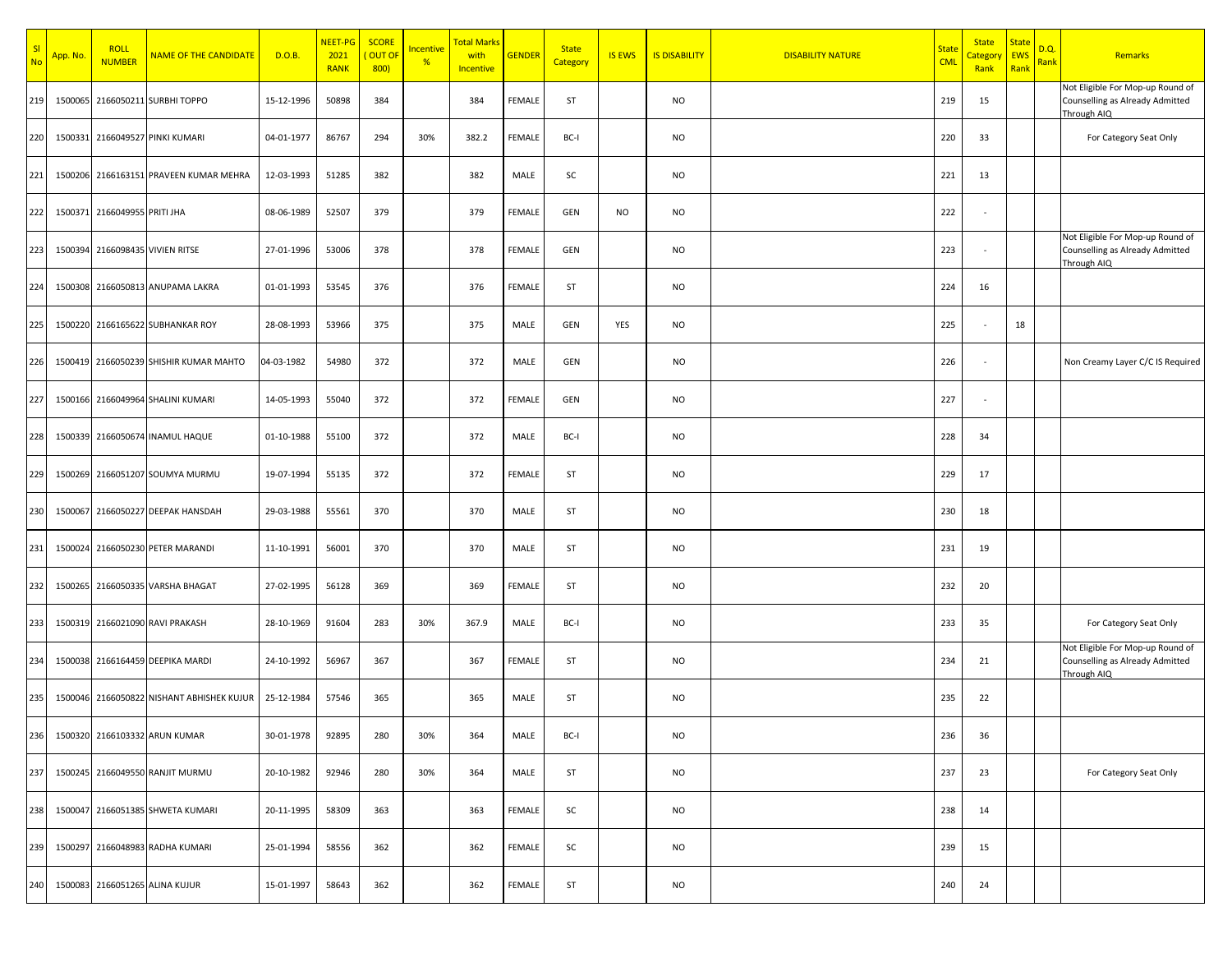| SI<br>No | App. No. | <b>ROLL</b><br><b>NUMBER</b> | <b>NAME OF THE CANDIDATE</b>           | D.O.B.     | NEET-PG<br>2021<br><b>RANK</b> | <b>SCORE</b><br><b>OUT OF</b><br>800) | Incentive<br>% | <b>Total Marks</b><br>with<br><b>Incentive</b> | <b>GENDER</b> | <b>State</b><br>Category | <b>IS EWS</b> | <b>IS DISABILITY</b> | <b>DISABILITY NATURE</b> | <b>State</b><br><b>CML</b> | <b>State</b><br>Category<br>Rank | <b>State</b><br><b>EWS</b><br>Rank | D.Q.<br>Rank | Remarks                                                                            |
|----------|----------|------------------------------|----------------------------------------|------------|--------------------------------|---------------------------------------|----------------|------------------------------------------------|---------------|--------------------------|---------------|----------------------|--------------------------|----------------------------|----------------------------------|------------------------------------|--------------|------------------------------------------------------------------------------------|
| 241      |          |                              | 1500087 2166049773 GAYATRI KISKU       | 12-12-1995 | 59126                          | 361                                   |                | 361                                            | FEMALE        | ST                       |               | <b>NO</b>            |                          | 241                        | 25                               |                                    |              |                                                                                    |
| 242      |          |                              | 1500376 2166048837 SANJOY LAL GORAIN   | 30-06-1976 | 59243                          | 360                                   |                | 360                                            | MALE          | BC-I                     |               | <b>NO</b>            |                          | 242                        | 37                               |                                    |              |                                                                                    |
| 243      |          |                              | 1500309 2166050291 ANJALI KACHHAP      | 01-01-1995 | 59665                          | 360                                   |                | 360                                            | FEMALE        | ST                       |               | <b>NO</b>            |                          | 243                        | 26                               |                                    |              |                                                                                    |
| 244      |          |                              | 1500261 2166049529 SANJAY MANDAL       | 04-07-1995 | 59971                          | 359                                   |                | 359                                            | MALE          | BC-I                     |               | <b>NO</b>            |                          | 244                        | 38                               |                                    |              | Not Eligible For Mop-up Round of<br>Counselling as Already Admitted<br>Through AIQ |
| 245      |          |                              | 1500366 2166048918 GOUR CHANDRA GORAIN | 05-02-1980 | 60068                          | 359                                   |                | 359                                            | MALE          | BC-I                     |               | <b>NO</b>            |                          | 245                        | 39                               |                                    |              |                                                                                    |
| 246      |          |                              | 1500345 2166051115 SARITA HANSDA       | 09-01-1994 | 73346                          | 325                                   | 10%            | 357.5                                          | <b>FEMALE</b> | ST                       |               | <b>NO</b>            |                          | 246                        | 27                               |                                    |              |                                                                                    |
| 247      |          |                              | 1500217 2166050457 LALITA KACHHAP      | 27-12-1985 | 95826                          | 274                                   | 30%            | 356.2                                          | FEMALE        | ST                       |               | <b>NO</b>            |                          | 247                        | 28                               |                                    |              | For Category Seat Only                                                             |
| 248      |          |                              | 1500372 2166050349 IFFAT RASOOL        | 11-04-1992 | 60765                          | 356                                   |                | 356                                            | FEMALE        | BC-I                     |               | <b>NO</b>            |                          | 248                        | 40                               |                                    |              |                                                                                    |
| 249      |          | 1500247 2166049056           | HELEN MORISH MONIKA<br>TUDU            | 12-12-1991 | 61507                          | 355                                   |                | 355                                            | FEMALE        | ST                       |               | <b>NO</b>            |                          | 249                        | 29                               |                                    |              |                                                                                    |
| 250      |          |                              | 1500071 2166163638 SHASHANK SHEKHAR    | 25-12-1993 | 61768                          | 354                                   |                | 354                                            | MALE          | GEN                      |               | <b>NO</b>            |                          | 250                        |                                  |                                    |              |                                                                                    |
| 251      |          |                              | 1500292 2166048809 MANUWEL TUDU        | 10-04-1991 | 75006                          | 321                                   | 10%            | 353.1                                          | MALE          | ST                       |               | <b>NO</b>            |                          | 251                        | 30                               |                                    |              |                                                                                    |
| 252      |          |                              | 1500192 2166050846 KUMARI NIVEDITA     | 12-03-1985 | 61950                          | 353                                   |                | 353                                            | FEMALE        | BC-II                    |               | <b>NO</b>            |                          | 252                        | 23                               |                                    |              |                                                                                    |
| 253      |          |                              | 1500119 2166050143 BAL KRISHNA MAHTO   | 05-01-1980 | 97576                          | 270                                   | 30%            | 351                                            | MALE          | BC-I                     |               | <b>NO</b>            |                          | 253                        | 41                               |                                    |              | For Category Seat Only                                                             |
| 254      |          |                              | 1500233 2166050360 SHASHIDHAR MISHRA   | 23-06-1992 | 75761                          | 319                                   | 10%            | 350.9                                          | MALE          | GEN                      |               | <b>NO</b>            |                          | 254                        | $\sim$                           |                                    |              |                                                                                    |
| 255      |          |                              | 1500178 2166051175 SONU KUMAR          | 07-07-1982 | 62971                          | 350                                   |                | 350                                            | MALE          | SC                       |               | <b>NO</b>            |                          | 255                        | 16                               |                                    |              |                                                                                    |
| 256      |          |                              | 1500250 2166048801 UDAY KUMAR SINHA    | 07-07-1963 | 63438                          | 350                                   |                | 350                                            | MALE          | GEN                      | <b>NO</b>     | <b>NO</b>            |                          | 256                        | $\sim$                           |                                    |              |                                                                                    |
| 257      |          | 1500148 2166050991           | SHAILESH SANJUL<br><b>HEMBROM</b>      | 03-01-1993 | 63470                          | 350                                   |                | 350                                            | MALE          | ST                       |               | <b>NO</b>            |                          | 257                        | 31                               |                                    |              |                                                                                    |
| 258      |          |                              | 1500264 2166051402 OM PRAKASH          | 03-06-1968 | 98005                          | 269                                   | 30%            | 349.7                                          | MALE          | SC                       |               | <b>NO</b>            |                          | 258                        | 17                               |                                    |              | For Category Seat Only                                                             |
| 259      |          |                              | 1500230 2166050510 PRAVEEN KUMAR MINJ  | 20-12-1995 | 64556                          | 347                                   |                | 347                                            | MALE          | ST                       |               | <b>NO</b>            |                          | 259                        | 32                               |                                    |              |                                                                                    |
| 260      |          |                              | 1500037 2166050381 SNEH KANTA          | 25-08-1991 | 64692                          | 346                                   |                | 346                                            | FEMALE        | GEN                      | <b>NO</b>     | <b>NO</b>            |                          | 260                        | $\sim$                           |                                    |              |                                                                                    |
| 261      |          |                              | 1500191 2166163099 GAGAN KUMAR         | 10-12-1985 | 64845                          | 346                                   |                | 346                                            | MALE          | SC                       |               | <b>NO</b>            |                          | 261                        | 18                               |                                    |              |                                                                                    |
| 262      |          |                              | 1500281 2166163725 NITESH MANI SUMAN   | 03-01-1989 | 65291                          | 345                                   |                | 345                                            | MALE          | SC                       |               | <b>NO</b>            |                          | 262                        | 19                               |                                    |              |                                                                                    |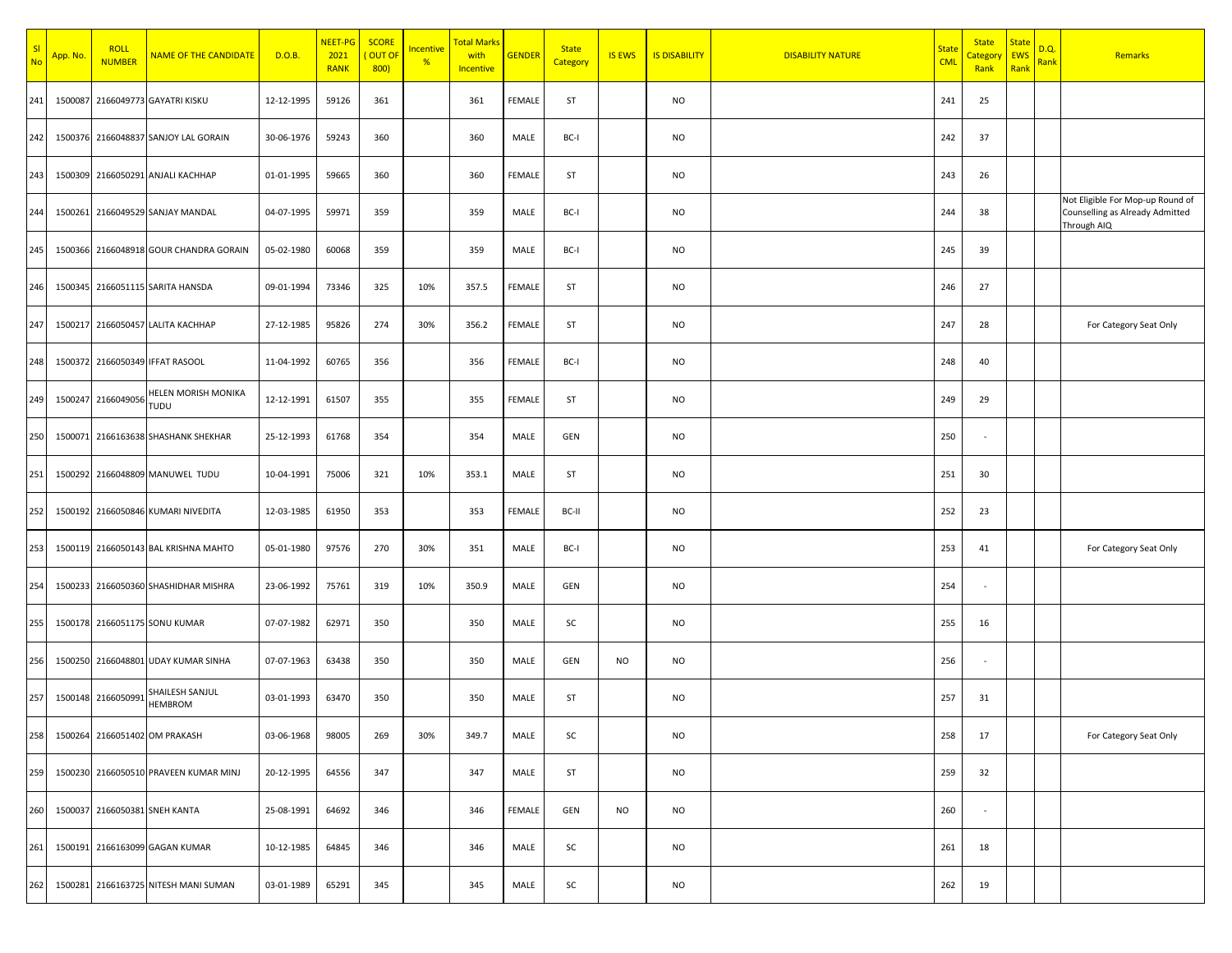| SI<br><b>No</b> | App. No. | <b>ROLL</b><br><b>NUMBER</b> | <b>NAME OF THE CANDIDATE</b>              | D.O.B.     | NEET-PG<br>2021<br><b>RANK</b> | <b>SCORE</b><br>OUT OI<br>800) | <b>Incentive</b><br>% | <b>Total Marks</b><br>with<br>Incentive | <b>GENDER</b> | <b>State</b><br>Category | <b>IS EWS</b> | <b>IS DISABILITY</b> | <b>DISABILITY NATURE</b> | <b>State</b><br><b>CML</b> | <b>State</b><br>Category<br>Rank | <b>State</b><br><b>EWS</b><br>Rank | D.Q.<br>Rank | Remarks                                                                            |
|-----------------|----------|------------------------------|-------------------------------------------|------------|--------------------------------|--------------------------------|-----------------------|-----------------------------------------|---------------|--------------------------|---------------|----------------------|--------------------------|----------------------------|----------------------------------|------------------------------------|--------------|------------------------------------------------------------------------------------|
| 263             |          |                              | 1500036 2166050372 JENNIFER GAGRAI        | 09-11-1991 | 65343                          | 345                            |                       | 345                                     | FEMALE        | ST                       |               | <b>NO</b>            |                          | 263                        | 33                               |                                    |              |                                                                                    |
| 264             |          |                              | 1500254 2166050217 RATNESHWAR BODRA       | 02-09-1985 | 65411                          | 345                            |                       | 345                                     | MALE          | ST                       |               | <b>NO</b>            |                          | 264                        | 34                               |                                    |              | contract Service                                                                   |
| 265             |          |                              | 1500326 2166050116 SUCHITA MURMU          | 15-12-1992 | 65463                          | 345                            |                       | 345                                     | FEMALE        | ST                       |               | <b>NO</b>            |                          | 265                        | 35                               |                                    |              |                                                                                    |
| 266             |          |                              | 1500134 2166050464 VINEETA PRASAD         | 15-11-1967 | 99379                          | 265                            | 30%                   | 344.5                                   | FEMALE        | BC-I                     |               | <b>NO</b>            |                          | 266                        | 42                               |                                    |              | For Category Seat Only                                                             |
| 267             |          |                              | 1500337 2166050539 KWEETY KUMARI          | 02-06-1991 | 65948                          | 343                            |                       | 343                                     | FEMALE        | BC-II                    |               | <b>NO</b>            |                          | 267                        | 24                               |                                    |              |                                                                                    |
| 268             |          |                              | 1500090 2166049079 NEERAJ KUMAR           | 31-12-1992 | 66061                          | 343                            |                       | 343                                     | MALE          | SC                       |               | <b>NO</b>            |                          | 268                        | 20                               |                                    |              | On Contract Service                                                                |
| 269             |          |                              | 1500149 2166050644 MARY PUSHPA MURMU      | 02-10-1993 | 66099                          | 343                            |                       | 343                                     | FEMALE        | ST                       |               | <b>NO</b>            |                          | 269                        | 36                               |                                    |              | Not Eligible For Mop-up Round of<br>Counselling as Already Admitted<br>Through AIQ |
| 270             |          |                              | 1500338 2166022815 JITENDRA KUMAR         | 07-04-1989 | 66768                          | 341                            |                       | 341                                     | MALE          | BC-I                     |               | <b>NO</b>            |                          | 270                        | 43                               |                                    |              |                                                                                    |
| 271             |          |                              | 1500259 2166050117 SHIPRA SHIWANI         | 05-01-1990 | 80082                          | 310                            | 10%                   | 341                                     | FEMALE        | SC                       |               | <b>NO</b>            |                          | 271                        | 21                               |                                    |              |                                                                                    |
| 272             |          |                              | 1500078 2166050130 SUNIL SOREN            | 12-07-1994 | 67032                          | 340                            |                       | 340                                     | MALE          | ST                       |               | <b>NO</b>            |                          | 272                        | 37                               |                                    |              |                                                                                    |
| 273             |          |                              | 1500020 2166042887 PRABHAT RANJAN         | 15-02-1987 | 67120                          | 340                            |                       | 340                                     | MALE          | GEN                      |               | <b>NO</b>            |                          | 273                        | $\sim$                           |                                    |              |                                                                                    |
| 274             |          |                              | 1500351 2166049242 ASHISH KUMAR           | 04-06-1991 | 80802                          | 308                            | 10%                   | 338.8                                   | MALE          | GEN                      |               | <b>NO</b>            |                          | 274                        |                                  |                                    |              | Currently Caste Not included in BC-<br>II Category                                 |
| 275             |          |                              | 1500114 2166103241 NIRAJ KUMAR JHA        | 27-01-1969 | 67883                          | 338                            |                       | 338                                     | MALE          | GEN                      | <b>NO</b>     | <b>NO</b>            |                          | 275                        |                                  |                                    |              |                                                                                    |
| 276             |          |                              | 1500410 2166049686 FUL CHAND HANSDA       | 01-03-1983 | 101624                         | 260                            | 30%                   | 338                                     | MALE          | ST                       |               | <b>NO</b>            |                          | 276                        | 38                               |                                    |              |                                                                                    |
| 277             |          |                              | 1500196 2166051210 KIRAN KUMARI           | 20-05-1992 | 81545                          | 306                            | 10%                   | 336.6                                   | FEMALE        | ST                       |               | <b>NO</b>            |                          | 277                        | 39                               |                                    |              |                                                                                    |
| 278             |          |                              | 1500011 2166050266 RUPAM KUMARI           | 24-11-1994 | 82535                          | 304                            | 10%                   | 334.4                                   | FEMALE        | BC-I                     |               | <b>NO</b>            |                          | 278                        | 44                               |                                    |              |                                                                                    |
| 279             |          |                              | 1500189 2166050953 RAVI RANJAN KUMAR      | 08-03-1991 | 69702                          | 334                            |                       | 334                                     | MALE          | SC                       |               | <b>NO</b>            |                          | 279                        | 22                               |                                    |              |                                                                                    |
| 280             |          |                              | 1500164 2166050798 SHELLY ABHILASHA KUJUR | 11-09-1995 | 70671                          | 332                            |                       | 332                                     | FEMALE        | ST                       |               | <b>NO</b>            |                          | 280                        | 40                               |                                    |              |                                                                                    |
| 281             |          | 1500209 2166049555           | NARENDRA KISHOR SUNDI                     | 08-01-1986 | 103938                         | 255                            | 30%                   | 331.5                                   | MALE          | ST                       |               | <b>NO</b>            |                          | 281                        | 41                               |                                    |              |                                                                                    |
| 282             |          |                              | 1500463 2166050080 SURABHI PRERNA         | 13-02-1992 | 84646                          | 299                            | 10%                   | 328.9                                   | FEMALE        | GEN                      | <b>NO</b>     | <b>NO</b>            |                          | 282                        |                                  |                                    |              |                                                                                    |
| 283             |          | 1500387 2166050380 DIKSHA    |                                           | 24-02-1994 | 72133                          | 328                            |                       | 328                                     | FEMALE        | GEN                      | <b>NO</b>     | <b>NO</b>            |                          | 283                        | $\sim$                           |                                    |              |                                                                                    |
| 284             |          |                              | 1500076 2166050123 SUPRIYA SINGH          | 25-07-1993 | 85009                          | 298                            | 10%                   | 327.8                                   | FEMALE        | ST                       |               | <b>NO</b>            |                          | 284                        | 42                               |                                    |              | Not Eligible For Mop-up Round of<br>Counselling as Already Admitted<br>Through AIQ |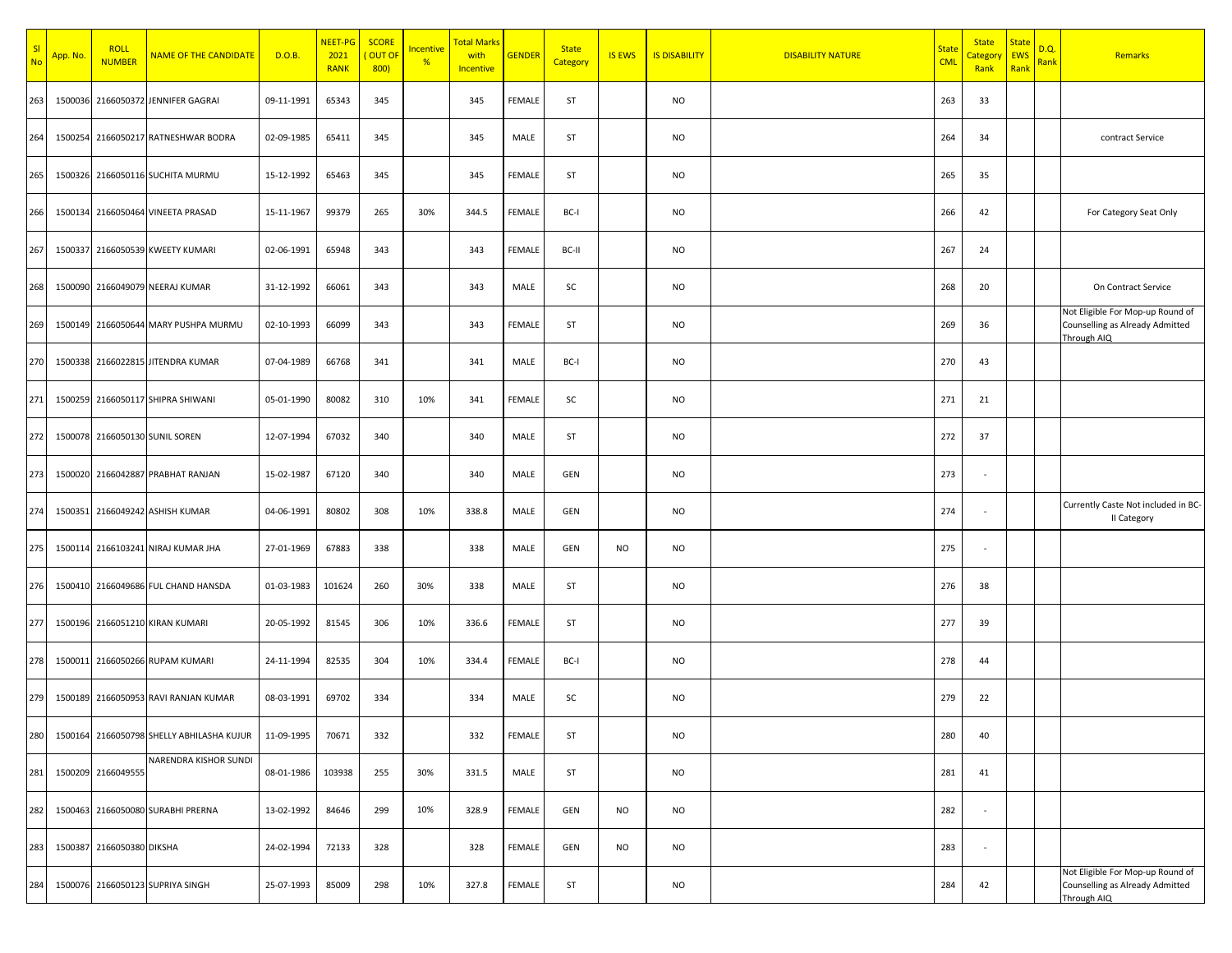| SI<br>No | App. No. | <b>ROLL</b><br><b>NUMBER</b>  | <b>NAME OF THE CANDIDATE</b>             | D.O.B.     | NEET-PG<br>2021<br><b>RANK</b> | <b>SCORE</b><br><b>OUT OF</b><br>800) | Incentive<br>% | <b>Total Marks</b><br>with<br>Incentive | <b>GENDER</b> | <b>State</b><br>Category | <b>IS EWS</b> | <b>IS DISABILITY</b> | <b>DISABILITY NATURE</b> | <b>State</b><br><b>CML</b> | <b>State</b><br>Category<br>Rank | <b>State</b><br><b>EWS</b><br>Rank | D.Q.<br>Rank | Remarks                          |
|----------|----------|-------------------------------|------------------------------------------|------------|--------------------------------|---------------------------------------|----------------|-----------------------------------------|---------------|--------------------------|---------------|----------------------|--------------------------|----------------------------|----------------------------------|------------------------------------|--------------|----------------------------------|
| 285      |          |                               | 1500279 2166050570 SHWETA PRADHAN        | 19-07-1972 | 106158                         | 251                                   | 30%            | 326.3                                   | FEMALE        | GEN                      | NO            | <b>NO</b>            |                          | 285                        |                                  |                                    |              |                                  |
| 286      |          |                               | 1500262 2166050363 RINKEY GUPTA          | 15-11-1988 | 72734                          | 326                                   |                | 326                                     | FEMALE        | BC-II                    |               | <b>NO</b>            |                          | 286                        | 25                               |                                    |              |                                  |
| 287      |          |                               | 1500310 2166049630 ANUPMA ASTHANA        | 23-09-1969 | 73003                          | 326                                   |                | 326                                     | FEMALE        | GEN                      | NO            | <b>NO</b>            |                          | 287                        |                                  |                                    |              |                                  |
| 288      |          |                               | 1500019 2166049877 SHEFALI HANSDA        | 14-12-1995 | 85821                          | 296                                   | 10%            | 325.6                                   | FEMALE        | ST                       |               | <b>NO</b>            |                          | 288                        | 43                               |                                    |              | For Category Seat Only           |
| 289      |          |                               | 1500379 2166050049 VISHAKHA KUMARI       | 18-04-1993 | 86150                          | 295                                   | 10%            | 324.5                                   | FEMALE        | BC-II                    |               | <b>NO</b>            |                          | 289                        | 26                               |                                    |              | For Category Seat Only           |
| 290      |          |                               | 1500188 2166050355 MANISHA ORAON         | 30-07-1996 | 73793                          | 324                                   |                | 324                                     | FEMALE        | ST                       |               | <b>NO</b>            |                          | 290                        | 44                               |                                    |              |                                  |
| 291      |          |                               | 1500327 2166048810 RAHUL KUMAR PANDEY    | 05-02-1992 | 73968                          | 324                                   |                | 324                                     | MALE          | GEN                      | YES           | <b>NO</b>            |                          | 291                        | $\overline{\phantom{a}}$         | 19                                 |              |                                  |
| 292      |          |                               | 1500368 2166050325 INDU REKHA DUNGDUNG   | 06-11-1993 | 86664                          | 294                                   | 10%            | 323.4                                   | FEMALE        | ST                       |               | <b>NO</b>            |                          | 292                        | 45                               |                                    |              | For Category Seat Only           |
| 293      |          |                               | 1500051 2166050148 VISHWAJEET KARUNAMAY  | 06-12-1992 | 74122                          | 323                                   |                | 323                                     | MALE          | ST                       |               | <b>NO</b>            |                          | 293                        | 46                               |                                    |              |                                  |
| 294      |          | 1500303 2166051286 SURAJ DEVA |                                          | 28-02-1991 | 74433                          | 322                                   |                | 322                                     | MALE          | SC                       |               | <b>NO</b>            |                          | 294                        | 23                               |                                    |              |                                  |
| 295      |          |                               | 1500197 2166024601 KHUSHBOO MANDAL       | 29-11-1995 | 74560                          | 322                                   |                | 322                                     | FEMALE        | ST                       |               | <b>NO</b>            |                          | 295                        | 47                               |                                    |              |                                  |
| 296      |          |                               | 1500004 2166162944 VIKASH MINZ           | 11-12-1993 | 75015                          | 321                                   |                | 321                                     | MALE          | ST                       |               | <b>NO</b>            |                          | 296                        | 48                               |                                    |              |                                  |
| 297      |          |                               | 1500480 2166048907 SHILPI ANAND          | 30-06-1978 | 76021                          | 319                                   |                | 319                                     | FEMALE        | SC                       |               | <b>NO</b>            |                          | 297                        | 24                               |                                    |              | Proper LRC is Required           |
| 298      |          |                               | 1500214 2166049725 SEEMA KUMARI          | 25-03-1983 | 76099                          | 318                                   |                | 318                                     | FEMALE        | GEN                      |               | <b>NO</b>            |                          | 298                        |                                  |                                    |              |                                  |
| 299      |          |                               | 1500232 2166050780 SNEHA NIDHI LUGUN     | 26-09-1996 | 76346                          | 318                                   |                | 318                                     | FEMALE        | ST                       |               | <b>NO</b>            |                          | 299                        | 49                               |                                    |              |                                  |
| 300      |          |                               | 1500033 2166050204 BHABANI MANDAL        | 08-02-1995 | 89355                          | 288                                   | 10%            | 316.8                                   | FEMALE        | SC                       |               | <b>NO</b>            |                          | 300                        | 25                               |                                    |              |                                  |
| 301      |          |                               | 1500184 2166051203 GAURAV HEMBROM        | 21-12-1992 | 76913                          | 316                                   |                | 316                                     | MALE          | ST                       |               | <b>NO</b>            |                          | 301                        | 50                               |                                    |              |                                  |
| 302      |          |                               | 1500391 2166050855 ANJALEE JUHI          | 19-10-1994 | 77263                          | 316                                   |                | 316                                     | FEMALE        | GEN                      |               | <b>NO</b>            |                          | 302                        |                                  |                                    |              | Non Creamy Layer C/C IS Required |
| 303      |          |                               | 1500103 2166049138 SARITA TIGGA          | 02-08-1992 | 78153                          | 314                                   |                | 314                                     | FEMALE        | ST                       |               | <b>NO</b>            |                          | 303                        | 51                               |                                    |              |                                  |
| 304      |          |                               | 1500142 2166050598 ANGEL SWATI GURIA     | 10-03-1994 | 78193                          | 314                                   |                | 314                                     | FEMALE        | ST                       |               | <b>NO</b>            |                          | 304                        | 52                               |                                    |              |                                  |
| 305      |          |                               | 1500306 2166050066 PRAGYA MANINI         | 19-09-1991 | 78738                          | 312                                   |                | 312                                     | FEMALE        | ST                       |               | <b>NO</b>            |                          | 305                        | 53                               |                                    |              |                                  |
| 306      |          |                               | 1500318 2166050187 ALOK KUMAR SRIVASTAVA | 24-07-1973 | 79402                          | 311                                   |                | 311                                     | MALE          | GEN                      |               | <b>NO</b>            |                          | 306                        | $\sim$                           |                                    |              |                                  |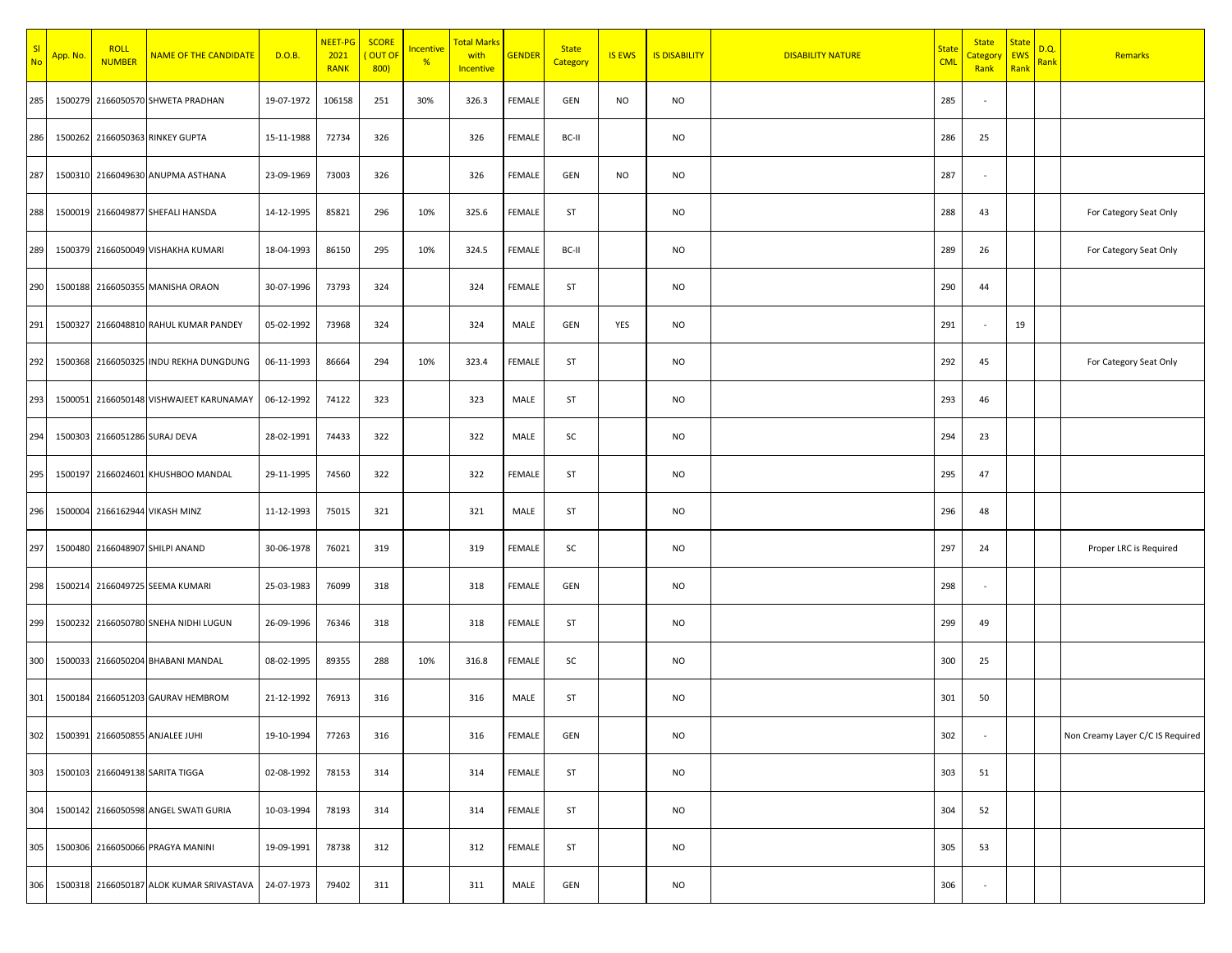| <mark>SI</mark><br>No | <mark>App. No</mark> | <b>ROLL</b><br><b>NUMBER</b>    | <b>NAME OF THE CANDIDATE</b>          | D.O.B.     | NEET-PG<br>2021<br><b>RANK</b> | <b>SCORE</b><br>OUT OI<br>800) | Incentive<br>% | <b>Total Marks</b><br>with<br>Incentive | <b>GENDER</b> | <b>State</b><br>Category | <b>IS EWS</b> | <b>IS DISABILITY</b> | <b>DISABILITY NATURE</b> | <b>State</b><br><b>CML</b> | <b>State</b><br>Category<br>Rank | <b>State</b><br><b>EWS</b><br>Rank | D.Q.<br>Rank | Remarks                                                                            |
|-----------------------|----------------------|---------------------------------|---------------------------------------|------------|--------------------------------|--------------------------------|----------------|-----------------------------------------|---------------|--------------------------|---------------|----------------------|--------------------------|----------------------------|----------------------------------|------------------------------------|--------------|------------------------------------------------------------------------------------|
| 307                   |                      |                                 | 1500010 2166049523 SONALI SOREN       | 27-03-1994 | 80988                          | 307                            |                | 307                                     | <b>FEMALE</b> | ST                       |               | NO                   |                          | 307                        | 54                               |                                    |              |                                                                                    |
| 308                   |                      |                                 | 1500312 2166051337 PRIYANKA BAHANDA   | 10-06-1994 | 93604                          | 279                            | 10%            | 306.9                                   | <b>FEMALE</b> | ST                       |               | <b>NO</b>            |                          | 308                        | 55                               |                                    |              | For Category Seat Only                                                             |
| 309                   |                      |                                 | 1500185 2166049071 SHAILESH KUMAR     | 13-04-1987 | 82374                          | 304                            |                | 304                                     | MALE          | ST                       |               | <b>NO</b>            |                          | 309                        | 56                               |                                    |              |                                                                                    |
| 310                   |                      |                                 | 1500267 2166050656 AKASH BHENGRA      | 06-07-1990 | 94950                          | 275                            | 10%            | 302.5                                   | MALE          | ST                       |               | NO                   |                          | 310                        | 57                               |                                    |              | For Category Seat Only                                                             |
| 311                   |                      | 1500145 2166049528 KIRTI TIRKEY |                                       | 28-02-1990 | 83639                          | 301                            |                | 301                                     | <b>FEMALE</b> | ST                       |               | NO                   |                          | 311                        | 58                               |                                    |              | For Category Seat Only                                                             |
| 312                   | 1500307              |                                 | 2166049968 ANNA ANISHA TETE           | 02-10-1995 | 83719                          | 301                            |                | 301                                     | <b>FEMALE</b> | ST                       |               | NO                   |                          | 312                        | 59                               |                                    |              | For Category Seat Only                                                             |
| 313                   |                      |                                 | 1500336 2166050521 JINID KANDULNA     | 18-03-1993 | 83739                          | 301                            |                | 301                                     | <b>FEMALE</b> | ST                       |               | NO                   |                          | 313                        | 60                               |                                    |              | For Category Seat Only                                                             |
| 314                   | 1500334              |                                 | 2166103231 PUSPANJALI NAG             | 13-07-1993 | 84116                          | 300                            |                | 300                                     | <b>FEMALE</b> | ST                       |               | NO                   |                          | 314                        | 61                               |                                    |              | For Category Seat Only                                                             |
| 315                   |                      |                                 | 1500270 2166050778 KISLAY ANKITA TUDU | 10-06-1995 | 96464                          | 272                            | 10%            | 299.2                                   | <b>FEMALE</b> | ST                       |               | NO                   |                          | 315                        | 62                               |                                    |              | For Category Seat Only                                                             |
| 316                   | 1500317              |                                 | 2166167401 DEVENDRA KUMAR             | 01-03-1979 | 84483                          | 299                            |                | 299                                     | MALE          | GEN                      |               | <b>NO</b>            |                          | 316                        |                                  |                                    |              |                                                                                    |
| 317                   |                      |                                 | 1500462 2166050435 SANJEEV KUMAR      | 15-12-1986 | 84645                          | 299                            |                | 299                                     | MALE          | GEN                      |               | NO                   |                          | 317                        | $\overline{\phantom{a}}$         |                                    |              |                                                                                    |
| 318                   |                      |                                 | 1500248 2166050699 SANGEETA SARDAR    | 23-12-1995 | 85842                          | 296                            |                | 296                                     | <b>FEMALE</b> | ST                       |               | NO                   |                          | 318                        | 63                               |                                    |              | Not Eligible For Mop-up Round of<br>Counselling as Already Admitted<br>Through AIQ |
| 319                   |                      |                                 | 1500062 2166164454 REEMA KUJUR        | 12-08-1993 | 86365                          | 295                            |                | 295                                     | <b>FEMALE</b> | ST                       |               | NO                   |                          | 319                        | 64                               |                                    |              | For Category Seat Only                                                             |
| 320                   | 1500137              |                                 | 2166051180 KRITIKA ALDA               | 22-08-1995 | 86722                          | 294                            |                | 294                                     | <b>FEMALE</b> | ST                       |               | NO                   |                          | 320                        | 65                               |                                    |              | For Category Seat Only                                                             |
| 321                   | 1500074              |                                 | 2166050324 UJALA MURMU                | 17-07-1996 | 98720                          | 267                            | 10%            | 293.7                                   | MALE          | ST                       |               | NO                   |                          | 321                        | 66                               |                                    |              |                                                                                    |
| 322                   |                      |                                 | 1500028 2166163129 BAJRANGI RAM       | 18-07-1981 | 87130                          | 293                            |                | 293                                     | MALE          | SC                       |               | NO                   |                          | 322                        | 26                               |                                    |              | For Category Seat Only                                                             |
| 323                   |                      |                                 | 1500195 2166050367 SWETA KUMARI MINZ  | 29-01-1988 | 99185                          | 266                            | 10%            | 292.6                                   | FEMALE        | ST                       |               | NO                   |                          | 323                        | 67                               |                                    |              | For Category Seat Only                                                             |
| 324                   |                      |                                 | 1500177 2166050690 SHAKIL AKHTAR      | 06-08-1992 | 88223                          | 290                            |                | 290                                     | MALE          | BC-I                     |               | <b>NO</b>            |                          | 324                        | 45                               |                                    |              | On Contract Service /For Category<br>Seat Only                                     |
| 325                   |                      |                                 | 1500238 2166048802 RAVI KUMAR PASWAN  | 26-04-1986 | 88634                          | 290                            |                | 290                                     | MALE          | SC                       |               | <b>NO</b>            |                          | 325                        | 27                               |                                    |              | For Category Seat Only                                                             |
| 326                   |                      |                                 | 1500231 2166051314 SUMIT KUMAR        | 24-04-1993 | 88769                          | 289                            |                | 289                                     | MALE          | BC-I                     |               | <b>NO</b>            |                          | 326                        | 46                               |                                    |              | For Category Seat Only                                                             |
| 327                   |                      |                                 | 1500070 2166050150 DHARMA MAJHI       | 05-08-1993 | 89002                          | 289                            |                | 289                                     | MALE          | ST                       |               | <b>NO</b>            |                          | 327                        | 68                               |                                    |              | For Category Seat Only                                                             |
| 328                   |                      |                                 | 1500483 2166048903 NEHA PRASAD        | 02-09-1992 | 89591                          | 287                            |                | 287                                     | FEMALE        | GEN                      |               | NO                   |                          | 328                        |                                  |                                    |              |                                                                                    |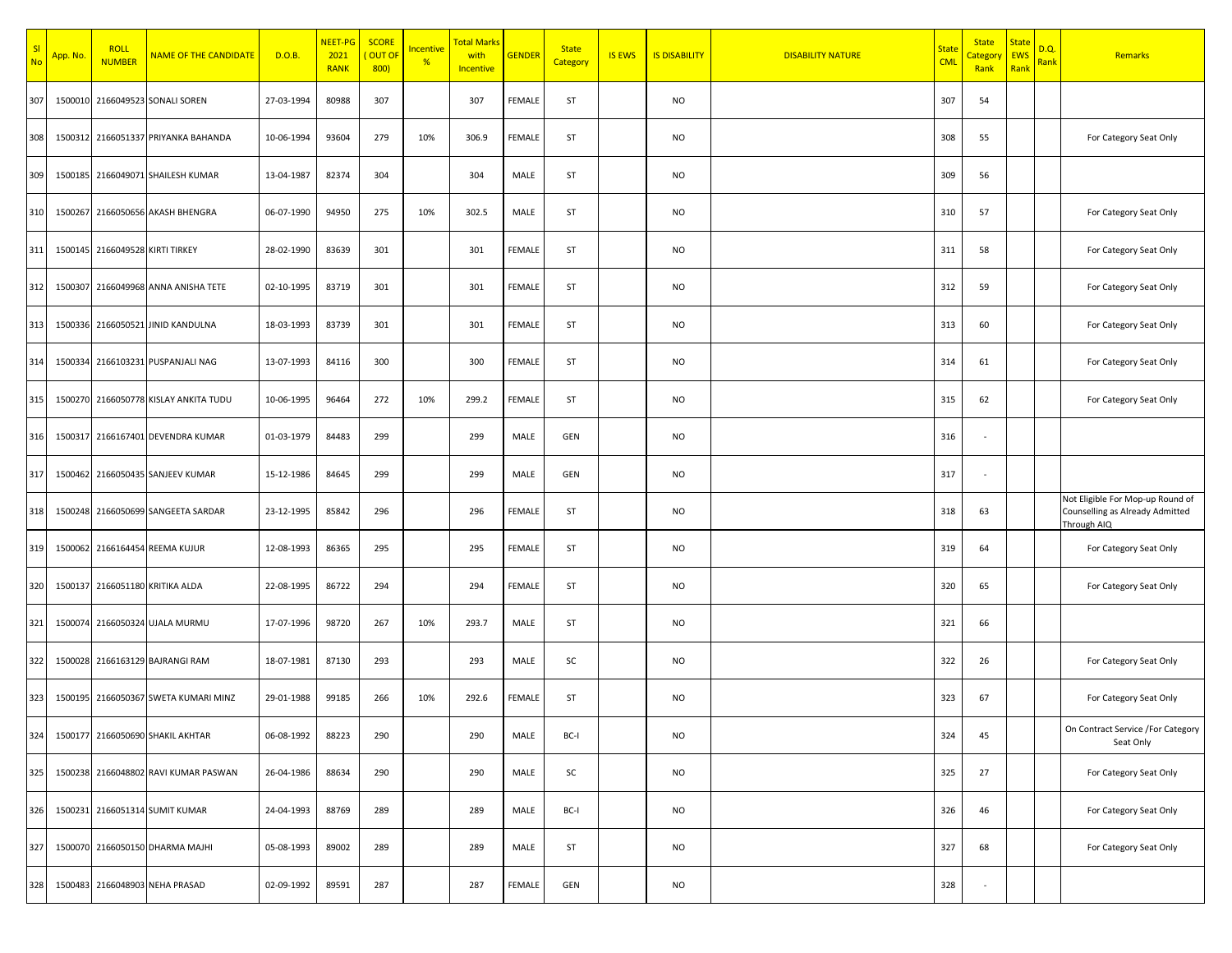| $\frac{SI}{No}$ | App. No. | <b>ROLL</b><br><b>NUMBER</b>  | <b>NAME OF THE CANDIDATE</b>             | D.O.B.     | NEET-PG<br>2021<br><b>RANK</b> | <b>SCORE</b><br>OUT OI<br>800) | Incentive<br>% | <b>Total Marks</b><br>with<br>Incentive | <b>GENDER</b> | <b>State</b><br>Category | <b>IS EWS</b> | <b>IS DISABILITY</b> | <b>DISABILITY NATURE</b> | <b>State</b><br><b>CML</b> | <b>State</b><br>Category<br>Rank | <b>State</b><br><b>EWS</b><br>Rank | D.Q.<br>Rank | Remarks                                                                            |
|-----------------|----------|-------------------------------|------------------------------------------|------------|--------------------------------|--------------------------------|----------------|-----------------------------------------|---------------|--------------------------|---------------|----------------------|--------------------------|----------------------------|----------------------------------|------------------------------------|--------------|------------------------------------------------------------------------------------|
| 329             | 1500301  |                               | 2166049746 MEGH CHANDRA DAS              | 05-04-1989 | 89935                          | 286                            |                | 286                                     | MALE          | SC                       |               | NO                   |                          | 329                        | 28                               |                                    |              | For Category Seat Only                                                             |
| 330             | 1500484  |                               | 2166051272 RAINA SONALI BHENGRA          | 07-11-1992 | 103355                         | 257                            | 10%            | 282.7                                   | FEMALE        | ST                       |               | <b>NO</b>            |                          | 330                        | 69                               |                                    |              |                                                                                    |
| 331             |          |                               | 1500139 2166050399 GORETTI SAPHIRA KUJUR | 22-03-1973 | 92606                          | 280                            |                | 280                                     | <b>FEMALE</b> | ST                       |               | <b>NO</b>            |                          | 331                        | 70                               |                                    |              | Not Eligible For Mop-up Round of<br>Counselling as Already Admitted<br>Through AIQ |
| 332             |          |                               | 1500417 2166051154 PAWIKA KUMARI         | 14-11-1992 | 93152                          | 280                            |                | 280                                     | <b>FEMALE</b> | SC                       |               | NO                   |                          | 332                        | 29                               |                                    |              | For Category Seat Only                                                             |
| 333             |          |                               | 1500173 2166050788 SIPING NIBHA BARLA    | 25-10-1994 | 93423                          | 279                            |                | 279                                     | <b>FEMALE</b> | ST                       |               | NO                   |                          | 333                        | 71                               |                                    |              | For Category Seat Only                                                             |
| 334             |          |                               | 1500458 2166050523 DEEPAK KUMAR SINHA    | 08-08-1992 | 105022                         | 253                            | 10%            | 278.3                                   | MALE          | BC-II                    |               | NO                   |                          | 334                        | 27                               |                                    |              |                                                                                    |
| 335             |          |                               | 1500273 2166051311 POONAM KUJUR          | 14-02-1995 | 94410                          | 277                            |                | 277                                     | <b>FEMALE</b> | ST                       |               | NO                   |                          | 335                        | 72                               |                                    |              | For Category Seat Only                                                             |
| 336             |          |                               | 1500158 2166050592 DEEPAK KUMAR KACHHAP  | 20-09-1990 | 94775                          | 276                            |                | 276                                     | MALE          | ST                       |               | <b>NO</b>            |                          | 336                        | 73                               |                                    |              | For Category Seat Only                                                             |
| 337             |          | 1500466 2166172542 NIDHI EKKA |                                          | 18-09-1991 | 107511                         | 248                            | 10%            | 272.8                                   | <b>FEMALE</b> | ST                       |               | <b>NO</b>            |                          | 337                        | 74                               |                                    |              |                                                                                    |
| 338             |          |                               | 1500140 2166050990 MOHIT SAWAIYAN        | 21-12-1993 | 96492                          | 272                            |                | 272                                     | MALE          | ST                       |               | <b>NO</b>            |                          | 338                        | 75                               |                                    |              | For Category Seat Only                                                             |
| 339             |          |                               | 1500005 2166042017 JAYA PRITICA TOPPO    | 18-11-1992 | 96723                          | 271                            |                | 271                                     | <b>FEMALE</b> | ST                       |               | <b>NO</b>            |                          | 339                        | 76                               |                                    |              | For Category Seat Only                                                             |
| 340             |          | 1500469 2166050831 PRIYANKA   |                                          | 26-11-1985 | 98888                          | 267                            |                | 267                                     | <b>FEMALE</b> | GEN                      |               | NO                   |                          | 340                        |                                  |                                    |              |                                                                                    |
| 341             |          |                               | 1500223 2166050902 MAHTO HEMANTI RAGHU   | 05-06-1983 | 99079                          | 266                            |                | 266                                     | <b>FEMALE</b> | BC-I                     |               | NO                   |                          | 341                        | 47                               |                                    |              | For Category Seat Only                                                             |
| 342             |          |                               | 1500468 2166049674 ROBIN MANISH LAKRA    | 01-04-1981 | 101622                         | 260                            |                | 260                                     | MALE          | ST                       |               | NO                   |                          | 342                        | 77                               |                                    |              |                                                                                    |
| 343             | 1500441  |                               | 2166050387 SUDARSHANA                    | 07-03-1989 | 112867                         | 236                            | 10%            | 259.6                                   | <b>FEMALE</b> | ST                       |               | NO                   |                          | 343                        | 78                               |                                    |              | For Category Seat Only                                                             |
| 344             | 1500452  |                               | 2166051297 MELISHA SHILPY LAKRA          | 19-12-1991 | 102514                         | 259                            |                | 259                                     | <b>FEMALE</b> | ST                       |               | NO                   |                          | 344                        | 79                               |                                    |              |                                                                                    |
| 345             | 1500482  |                               | 2166050838 RANJEET KUMAR RAJAK           | 26-11-1987 | 102601                         | 259                            |                | 259                                     | MALE          | SC                       |               | <b>NO</b>            |                          | 345                        | 30                               |                                    |              |                                                                                    |
| 346             |          | 1500454 2166049816 SUKRITA    |                                          | 14-10-1991 | 114748                         | 232                            | 10%            | 255.2                                   | FEMALE        | SC                       |               | <b>NO</b>            |                          | 346                        | 31                               |                                    |              | For Category Seat Only                                                             |
| 347             |          |                               | 1500436 2166050668 MD NAUSHAD            | 17-01-1990 | 103974                         | 255                            |                | 255                                     | MALE          | BC-I                     |               | <b>NO</b>            |                          | 347                        | 48                               |                                    |              |                                                                                    |
| 348             |          |                               | 1500439 2166020280 RINA KUMARI           | 02-02-1978 | 106192                         | 250                            |                | 250                                     | FEMALE        | GEN                      |               | NO                   |                          | 348                        |                                  |                                    |              |                                                                                    |
| 349             |          |                               | 1500453 2166051174 RIMJHIM KUMARI        | 01-01-1990 | 106612                         | 250                            |                | 250                                     | FEMALE        | SC                       |               | NO                   |                          | 349                        | 32                               |                                    |              |                                                                                    |
| 350             |          |                               | 1500465 2166049680 PRAMILA PURTY         | 09-09-1983 | 110727                         | 241                            |                | 241                                     | FEMALE        | ST                       |               | NO                   |                          | 350                        | 80                               |                                    |              | For Category Seat Only                                                             |